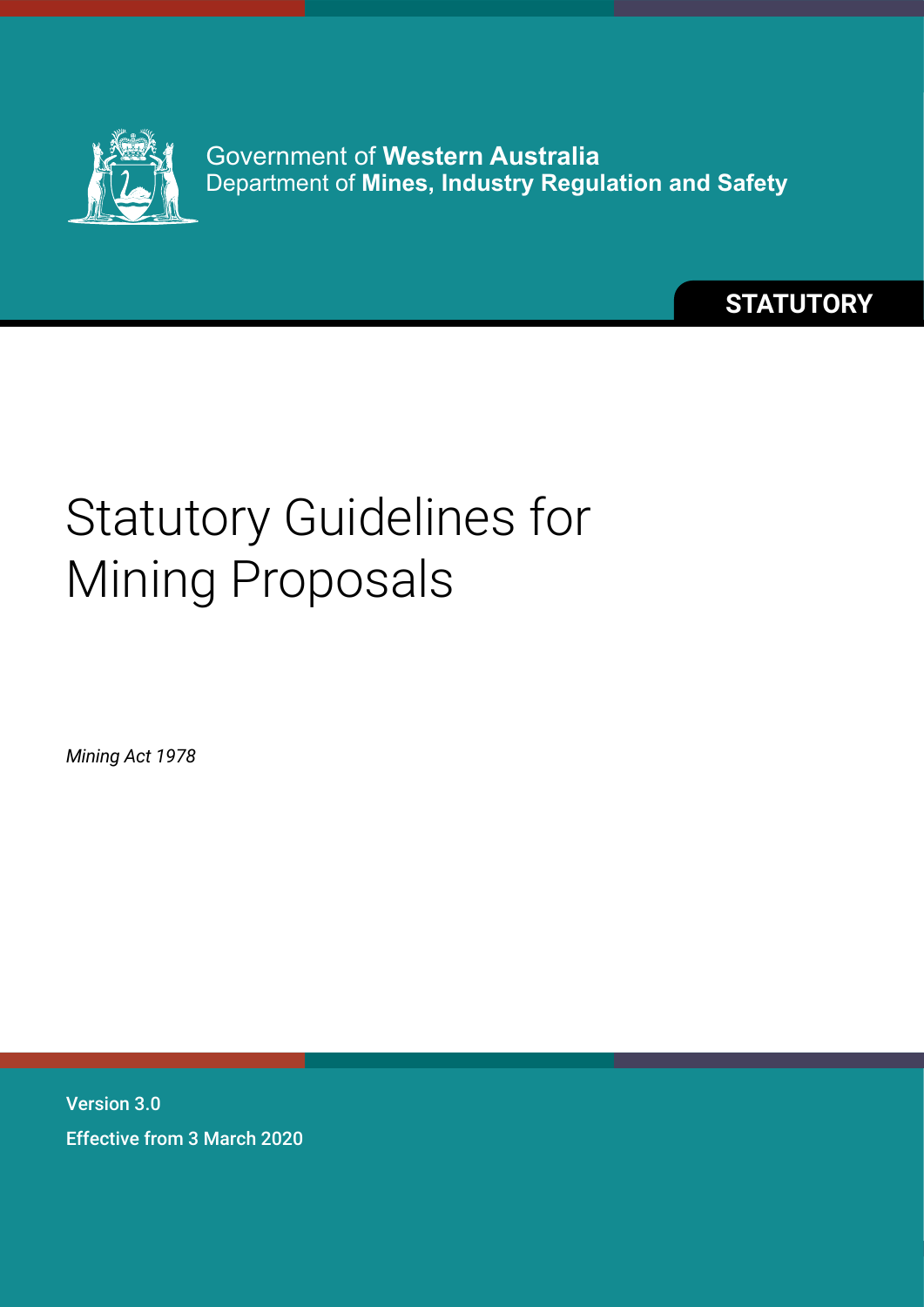# Document Hierarchy for mining proposals under the *Mining Act 1978*

| Legislation                   | Mining Act 1978                                                                                                        |
|-------------------------------|------------------------------------------------------------------------------------------------------------------------|
| Statutory<br><b>Documents</b> | <b>This Document</b>                                                                                                   |
| Policy                        | <b>Environmental Regulatory Strategy</b><br>Environmental Objectives Policy for Mining                                 |
| Guidelines                    | Mining Proposal Guidance - How to Prepare in accordance with Part 1 of "Statutory"<br>Guidelines for Mining Proposals" |
| <b>Procedures</b>             | Environmental Applications Administrative Procedures                                                                   |

# Version History

| Version | Date | Changes                                                                                                |
|---------|------|--------------------------------------------------------------------------------------------------------|
| 1.0     | 2006 | Initial Publication                                                                                    |
| 2.0     | 2016 | Initial Publication of Risk and Outcomes based Mining<br>Proposal Guideline                            |
| 3.0     | 2020 | Statutory requirements and guidance material<br>published into separate documents.                     |
| 3.1     | 2022 | Updates to reflect the amendments made to the Mining<br>Rehabilitation Fund (MRF) Regulations in 2021. |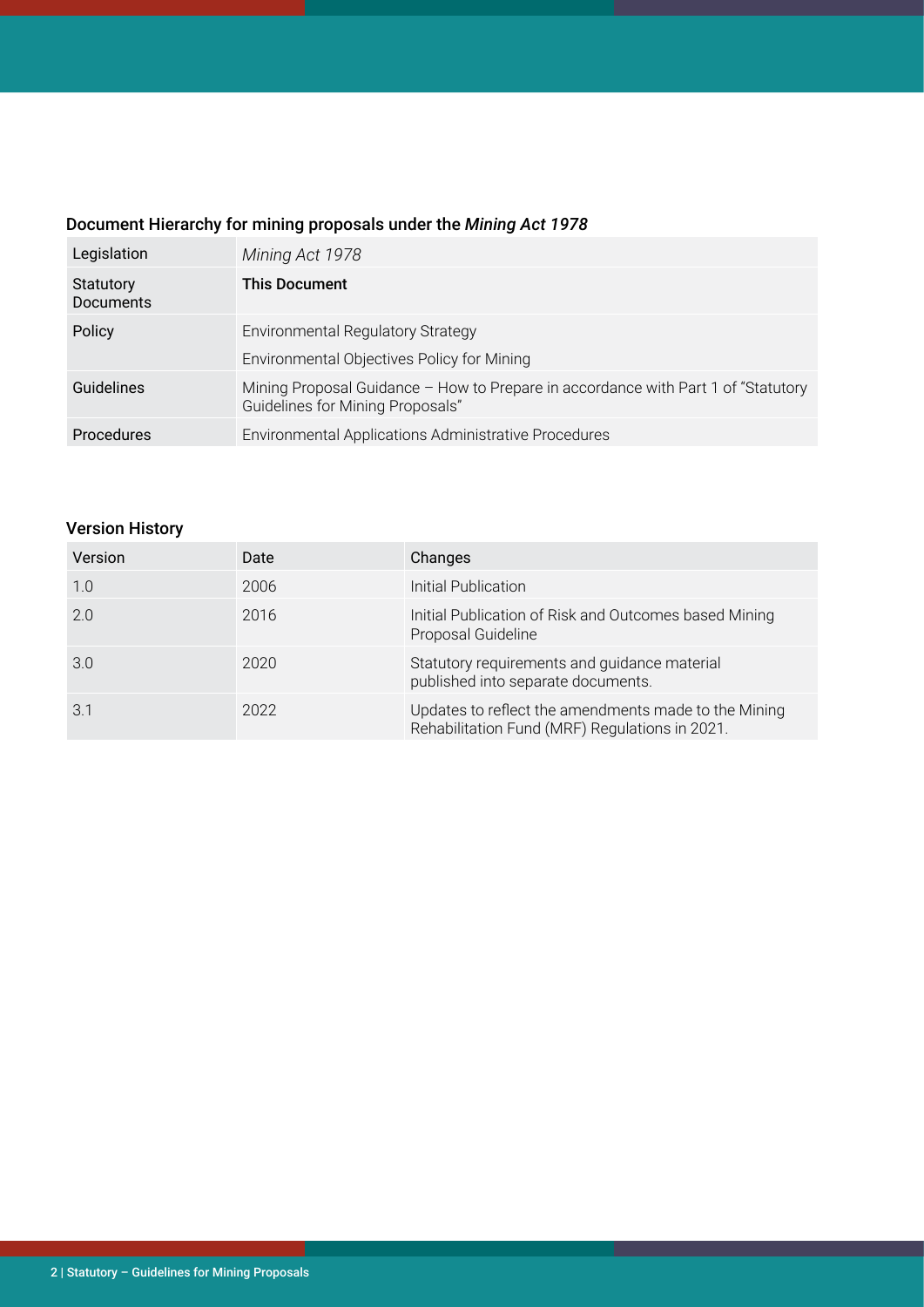#### PURPOSE

This document is the guideline approved by the Director General, Department of Mines, Industry Regulation and Safety on 31 January 2020 under section 70O of the *Mining Act 1978* identifying the form and content of information required in a mining proposal. This Guideline takes effect from 3 March 2020 and supersedes the *Guidelines for Mining Proposals in Western Australia* published 2016 and the *Guideline for Mining Proposals in Western Australia* published 2006.

#### **OPERATION**

This Guideline takes effect from 3 March 2020.

## FORM AND CONTENT OF A MINING PROPOSAL

The Part 1 form and content must be used for all mining proposals, except if the proposed activities on the tenement(s) are considered to be a small mining operation (see Part 2).

The Part 2 form and content may be used for mining proposals if the proposed activities on the tenement(s) are considered to be small mining operations.

To be considered small mining operations for the purposes of these guidelines:

- 1. The activities **must not** be for the mining of uranium, mineral sands or rare earth elements; and
- 2. The activities **must** be limited to the following activities:
	- a. Scraping and detecting.
	- b. Dry blowing.
	- c. The following activities for a total footprint in the mining proposal of 10 hectares (ha) or less:
		- i. Mining excavations (pits, costeans, quarries, shafts, winzes, harvesting, dredging), leaching operations and tailing treatment operations.
		- ii. Any construction activities incidental or conducive to the activities including plant, tailings storage facilities and overburden dumps.

The form and content requirements for each Part are set out below.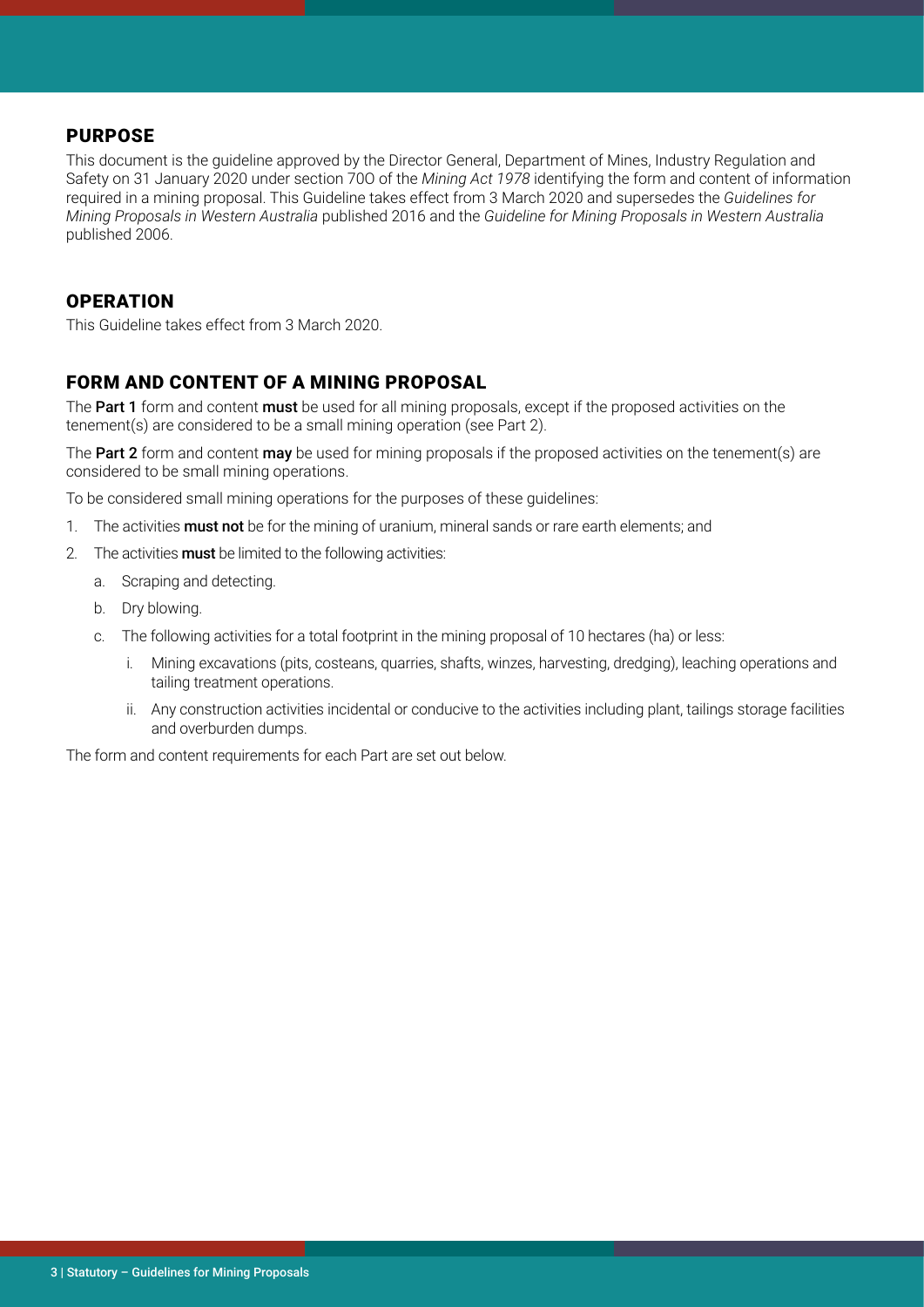#### PART 1: Mining Proposals

The mining proposal must be in the following form and contain the following information.

#### *1. Cover Page(s)*

The mining proposal cover page(s) must include:

- title;
- revision and version numbers;
- date:
- tenement(s); and
- tenement holder or authorised company/person.

#### *2. Tenement holder authorisation*

If the mining proposal is submitted by a person other than the tenement holder(s), then it must include authorisation from all tenement holders.

#### *3. Environmental Group Site details*

The mining proposal must include:

- site name and code (environmental group site name and code from EARS2 system or note if this is a new site);
- description of mining operation;
- phase of mining;
- commodity mined;
- estimated commencement and completion dates;
- tenement(s);
- tenement holder(s) or authorised person (if applicable);
- ACN/ABN;
- address; and
- key contact representative (name, position, phone number and email address).

#### *4. Proposal Description*

The mining proposal must include a description of the mining activities that are the subject of the proposal and how the mine will operate.

#### *5. Activity Details (Appendix 1)*

The mining proposal must include activity details as detailed below and be in the form of the table at Appendix 1:

- A table of all proposed activities for each tenement.
- Each activity must have a description of its infrastructure or land (activity type) as defined in Schedule 1 of the Mining Rehabilitation Fund Regulations 2013 and a mine activity reference.
- For all Key Mine Activities listed below, a table that includes the proposed area (ha), current approved area (ha) (if applicable) and total area (ha) must be provided per tenement for each individual activity:
	- Dam saline water or process liquor
	- Evaporation pond (not associated with minerals-in-brine extraction)
	- Heap or vat leach facility
	- Low-grade ore stockpile (class 1)
	- Mining void (depth greater than  $5m -$  above groundwater)
	- Mining void (depth greater than  $5m -$  below groundwater)
	- Plant site
	- Run-of-mine pad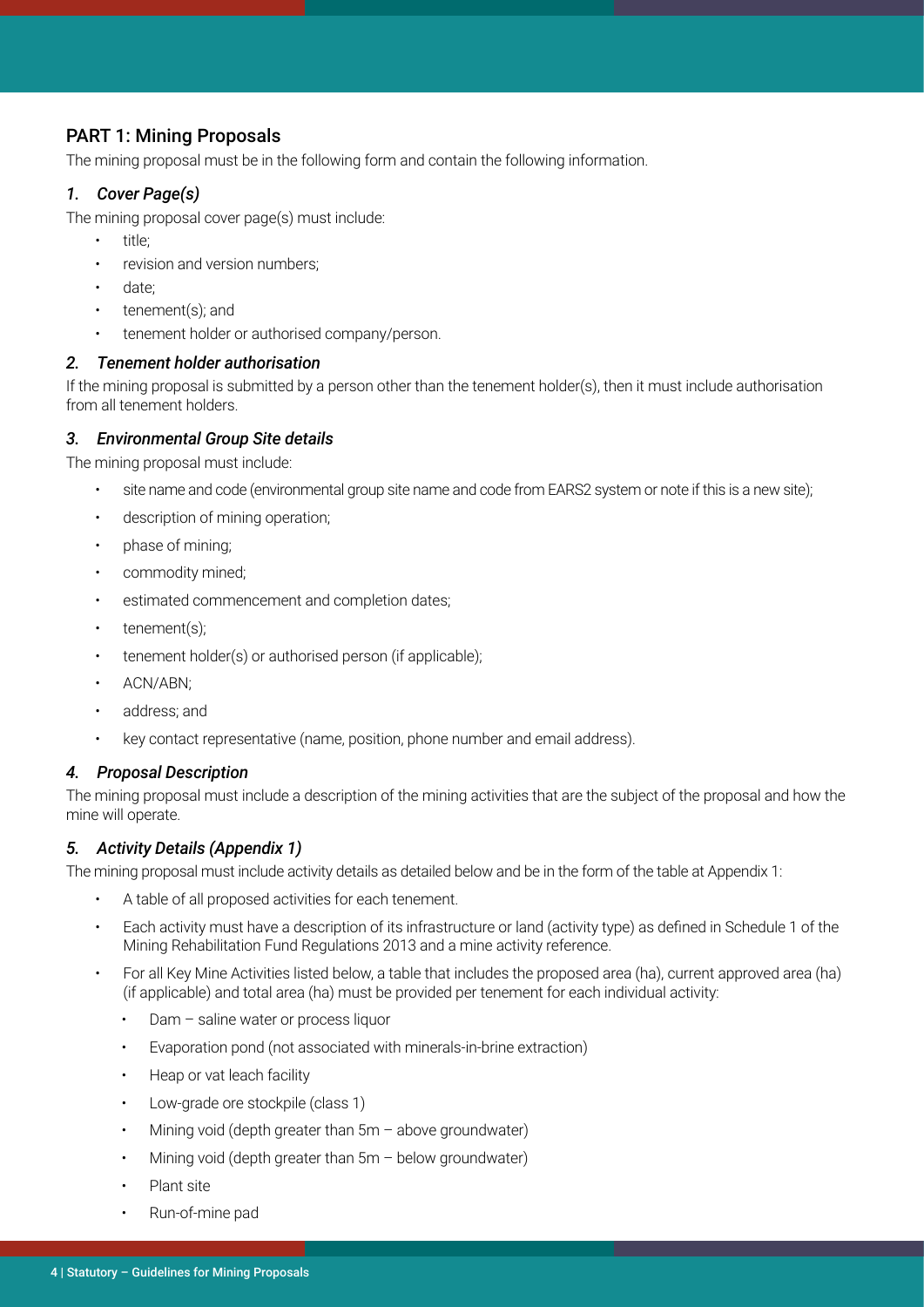- Tailings or residue storage facility (class 1)
- Tailings or residue storage facility (class 2)
- Waste dump or overburden stockpile (class 1)
- Waste dump or overburden stockpile (class 2)
- Minerals-in-brine abstraction trench
- Evaporation pond (off-playa) associated with minerals-in-brine extraction
- Evaporation pond (on-playa) associated with minerals-in-brine extraction
- Halite/salt stockpile (off-playa) associated with minerals-in-brine extraction
- Halite/salt stockpile (on-playa) associated with minerals-in-brine extraction
- For all other activity types (not included in the list of Key Mine Activities) a consolidated total for the proposed area (ha), current approved area (ha) (if applicable) and total area (ha) must be provided per tenement.
- For each tenement a total proposed area (ha), total current approved area (ha), and total area (ha) for all activities must be provided.
- For the mining proposal, a consolidated total proposed area (ha), total current approved area (ha) and total area (ha) for all tenements must be provided.

#### *5.1 Additional Detail for Key Mine Activities (Appendix 2)*

The additional details below must be provided for any Key Mine Activities.

For any Key Mine Activity (dam – saline water or process liquor, evaporation pond (not associated with minerals-inbrine extraction), low-grade ore stockpile (class 1), run- of-mine pad, tailings or residue storage facility, waste dump or overburden stockpile, evaporation pond (off-playa) associated with minerals-in-brine extraction, evaporation pond (on-playa) associated with minerals-in-brine extraction, halite/salt stockpile (off-playa) associated with minerals-in-brine extraction and/or halite/salt stockpile (on-playa) associated with minerals-in-brine extraction), the mining proposal must include the details below and be in the form of the table at Appendix 2:

- mine activity reference:
- total area (ha);
- area per tenement (ha);
- design description (including maximum height/depth); and
- materials characteristics including confirmation of any:
	- fibrous materials:
	- radioactive materials;
	- materials capable of generating acid and/or metalliferous drainage, including neutral drainage and saline drainage; and
	- dispersive and/or erosive material.

For a mining void and/or minerals-in-brine abstraction trench, the mining proposal must include the details below and be in the form of the table at Appendix 2:

- mine activity reference:
- total area (ha);
- area per tenement (ha);
- design description (including maximum height/depth); and
- materials characteristics including confirmation of any:
	- fibrous materials:
	- radioactive materials;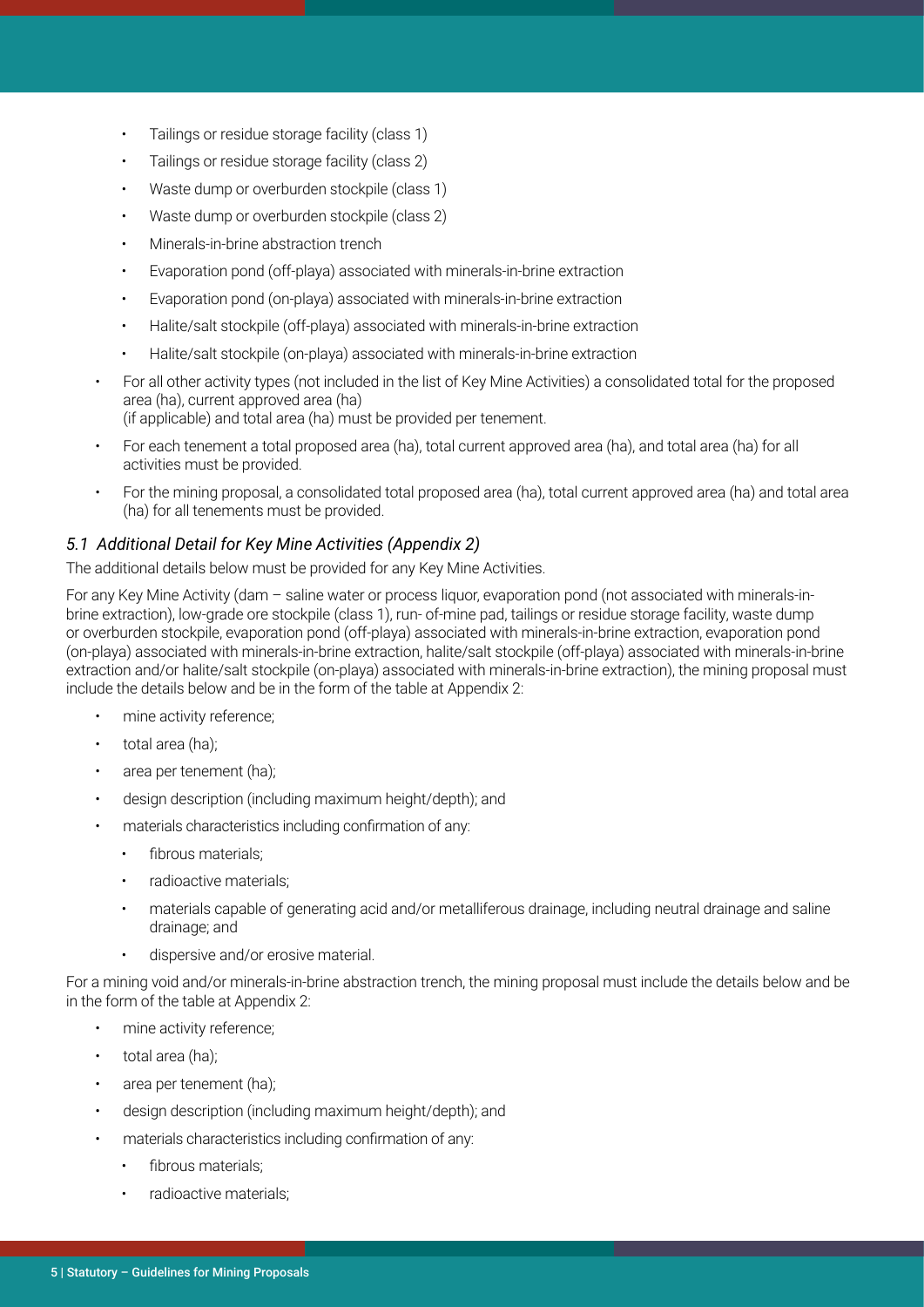- materials capable of generating acid and/or metalliferous drainage, including neutral drainage and saline drainage; and
- dispersive and/or erosive material.
- confirmation whether the mining void will be backfilled.

For a heap or vat leach facility the mining proposal must include the details below and be in the form of the table at Appendix 2:

- mine activity reference;
- total area (ha);
- area per tenement (ha);
- design description;
- materials characteristics; and
- process chemicals used.

For a plant site the mining proposal must include the details below and be in the form of the table at Appendix 2:

- mine activity reference:
- total area (ha):
- area per tenement (ha);
- type/design.

#### *5.2 Disturbance envelope*

The mining proposal must include a disturbance envelope within which all activities will be contained, showing relevant tenement boundaries, tenement labels, and GDA (geographic latitude/longitude) coordinates. This must be provided as a figure(s) in the mining proposal and in an ESRI shape file.

The mining proposal must include coordinates in the current GDA format delineating the boundary of the disturbance envelope.

#### *5.3 Site Plan*

The mining proposal must include an indicative map of the proposed layout of the mine activities in relation to the disturbance envelope and tenement boundaries.

The site plan must include:

- all proposed and existing activities;
- tenement boundaries and labels;
- a north indication; and
- a legend or labelling of all activities.

#### *5.4 Tailings Storage Facilities*

If a tailing storage facility (TSF) is proposed the mining proposal must include design report(s).

#### *6. Environmental Legislative Framework*

The mining proposal must include a list of environmental approvals, other than under the *Mining Act 1978*, that have been sought or are required before the proposal may be implemented and any specific statutory requirements that will affect the environmental management of the site.

#### *7. Stakeholder Engagement*

The mining proposal must include information on the engagement that has been undertaken with stakeholders, a record of the engagement undertaken to date and include a strategy for ongoing engagement.

#### *8. Baseline Environmental Data*

The mining proposal must describe the existing environment in which the site is located, including any natural (biological/ physical) values and sensitivities and heritage areas that may be affected by the activities. This section must include a description of the baseline data covering the below environmental aspects as well as analysis and interpretation of the baseline data.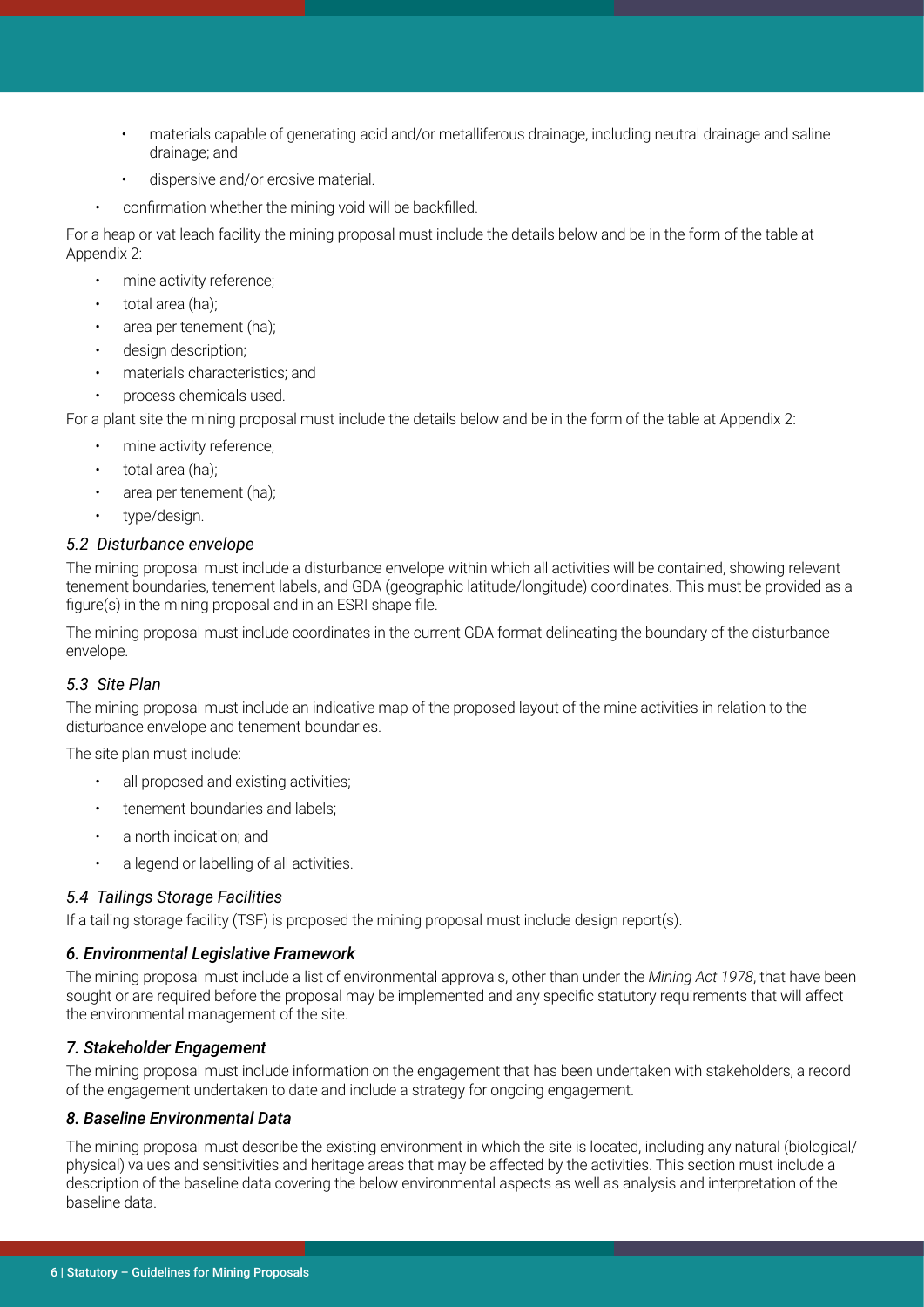This section must cover the following environmental aspects:

- climate
- **landscape**
- materials characterisation
	- soils
	- geochemical and physical characteristics of subsurface materials and mining waste
- **biodiversity**
- hydrology (including surface water and groundwater)
- heritage
- environmental threats.

Where environmental surveys or analysis has been undertaken the findings must be summarised in the mining proposal and all relevant technical reports must be attached as appendices.

#### *9. Environmental Risk Assessment*

The mining proposal must include an environmental risk assessment that:

- identifies all the environmental risk pathways affecting DMIRS Environmental Factors across all phases of the mine life and that may arise from unexpected or emergency conditions;
- includes an analysis of these risks to derive an inherent risk rating, prior to the application of treatments;
- identifies appropriate risk treatments;
- includes an evaluation of the risk pathways to derive a residual risk rating; and
- demonstrates that all residual risks are as low as reasonably practicable (ALARP).

The mining proposal must provide information on the processes and methodologies undertaken to identify the environmental risk pathways and their potential environmental impacts, including a description of the risk assessment criteria and risk evaluation techniques.

#### *10. Environmental Outcomes, Performance Criteria and Monitoring*

The mining proposal must include a table of site-specific environmental outcomes that the mining operation will achieve, along with performance criteria for each outcome. The proposal must also include a description of the monitoring that will be undertaken to measure each performance criteria.

The site-specific environmental outcomes must be provided in a table that describes the following for each individual outcome:

- Relevant DMIRS Environmental Factor
- Relevant risk pathway(s)
- Description of the environmental outcome
- Performance criteria
- Monitoring that will be completed to measure the criteria.

#### *11. Environmental Management System*

The mining proposal must include a description of the management system that will be implemented to appropriately manage all environmental risks.

#### *12. Mine Closure Plan*

All mining proposals must include a mine closure plan.

#### *13. Expansions and/or Alterations to an Approved Mining Proposal*

In addition to the above information, revised mining proposals for the expansion and/or alteration to approved activities must also include:

- An updated document revision number to indicate that the document is a revision to a previously approved mining proposal.
- A revision summary table that clearly outlines all changes made in the revised mining proposal.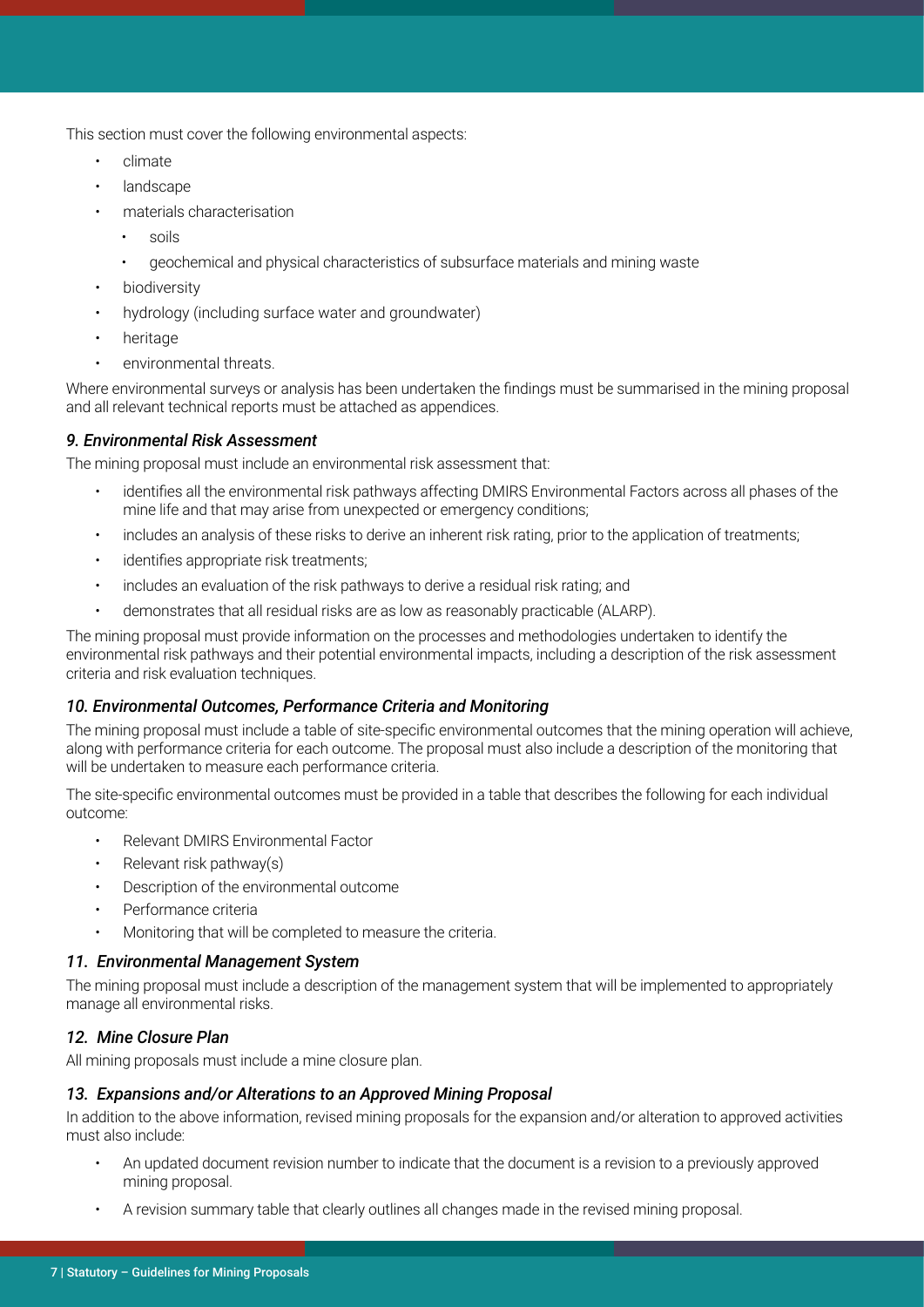## PART 2: Mining Proposals for Small Mining Operations

The mining proposal must be submitted using the pro forma at Appendix 3 (Mining Proposal for Small Mining Operations) and contain the following information:

#### *1. Cover Page*

The mining proposal cover page must include:

- title;
- date:
- operator(s);
- contact name and contact details; and
- tenement(s).

#### *2. Tenement Holder Authorisation*

If the mining proposal is submitted by a person other than the tenement holder(s), then it must include authorisation from all tenement holders.

#### *3. Scope of Works*

The mining proposal must include:

- 3.1 a description of the activities including size and scale of the mining operation proposed.
- 3.2 estimated commencement date;
- 3.3 estimated completion date;
- 3.4 mineral(s) to be mined;
- 3.5 maximum number of excavations and dimensions of excavations;
- 3.6 maximum tonnes of material mined and processed;
- 3.7 whether ore will be processed on or off-site;
	- if on-site, a description of the type of processing and maximum total throughput (t) for the life of the operation;
	- if off-site, a description of where processing will occur;
- 3.8 confirmation of whether chemicals, explosives, cyanide or other dangerous goods will be used and if so a description of these; and
- 3.9 a description of other support facilities.

#### *4. Site Layout Plan*

The mining proposal must include an indicative site plan that includes:

- the location of the operation;
- all proposed and existing site activities;
- tenement boundaries and labels;
- a north indication; and
- a key or labelling of all infrastructure and activities.

#### *5. Existing Environment*

The mining proposal must:

- 5.1 identify the environment in which the operation is located;
- 5.2 include a description of any previous workings;
- 5.3 confirm whether the activities will occur within Reserved Lands, and if so:
	- include a description of the Reserve; and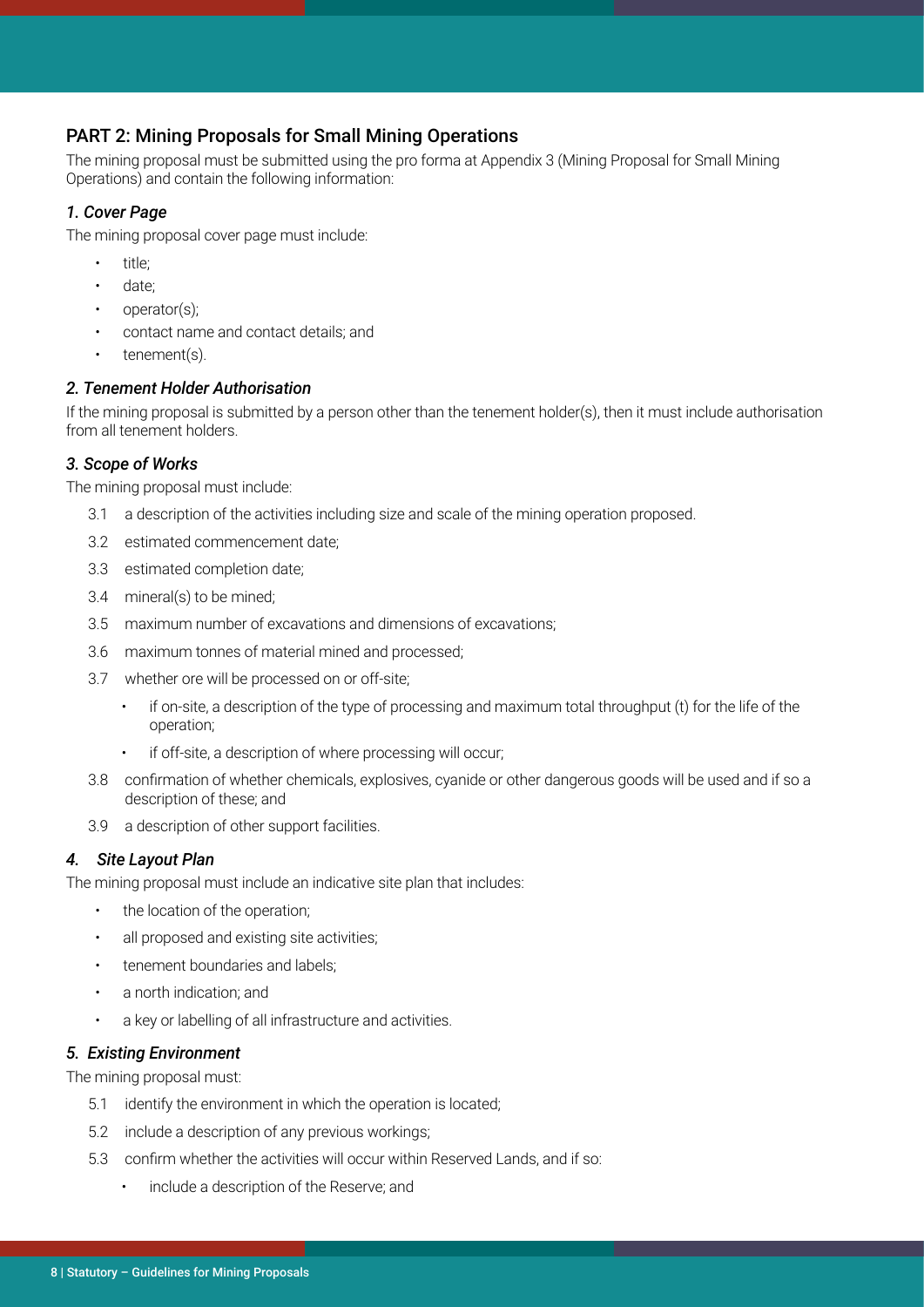- confirm whether consent has been granted to access the Reserve.
- 5.4 confirm whether the activities will occur in a Public Drinking Water Source Area and if so:
	- confirm that consultation with the Department of Water and Environmental Regulation has been undertaken; and
	- include any specific management actions that will be undertaken regarding Public Drinking Water Source Areas.
- 5.5 confirm whether the activities will occur in an Environmentally Sensitive Area;
- 5.6 confirm whether any conservation significant flora or fauna have been identified that will be impacted by the proposed activities, and if so:
	- include a description of any additional flora and/or fauna surveys conducted and attach any relevant documents as appendices.
	- include a description of how the impacts to conservation significant flora or fauna will be managed.

#### *6. Area of Disturbance*

The mining proposal must include an area of disturbance table for each tenement that includes the tenement number, description of mining disturbances, disturbance area (ha) for each activity, and total area to be disturbed.

#### *7. Waste Rock/Tailings/Mine Waste Management*

The mining proposal must:

- 7.1 confirm whether waste rock or tailings will be generated:
- 7.2 confirm whether waste rock will be stockpiled as a permanent landform;
- 7.3 confirm whether waste rock/overburden will be backfilled into excavations or stockpiled as a permanent landform.
- 7.4 provide a description of any problematic materials present in the waste rock, tailings and/or material to be leached.
- 7.5 confirm whether a heap/vat leach is proposed, and if so describe the heap/vat leach.
- 7.6 if proposed, provide a description and a diagram of the landform design and attach any relevant design reports.

#### *8. Dust/Noise*

The mining proposal must include confirmation regarding whether dust/noise is likely to affect any sensitive receptors nearby, and if so what management measures will be undertaken.

#### *9. Water*

The mining proposal must:

- 9.1 identify whether water is required for operations, and if so:
	- include a description of the purpose for which water is required;
	- confirm where water will be obtained from.
- 9.2 confirm whether dewatering is required, and if so include a description of the:
	- volume to be extracted
	- water quality
	- how the water will be managed.
- 9.3 confirm whether the proposed activity involves disturbing the beds and/or banks of a watercourse;
- 9.4 if water is being used, include a description of the quantity and quality of the water;
- 9.5 if water is being used, confirm how it will be stored and utilised on site, including the dimensions of any dams/ turkeys nests.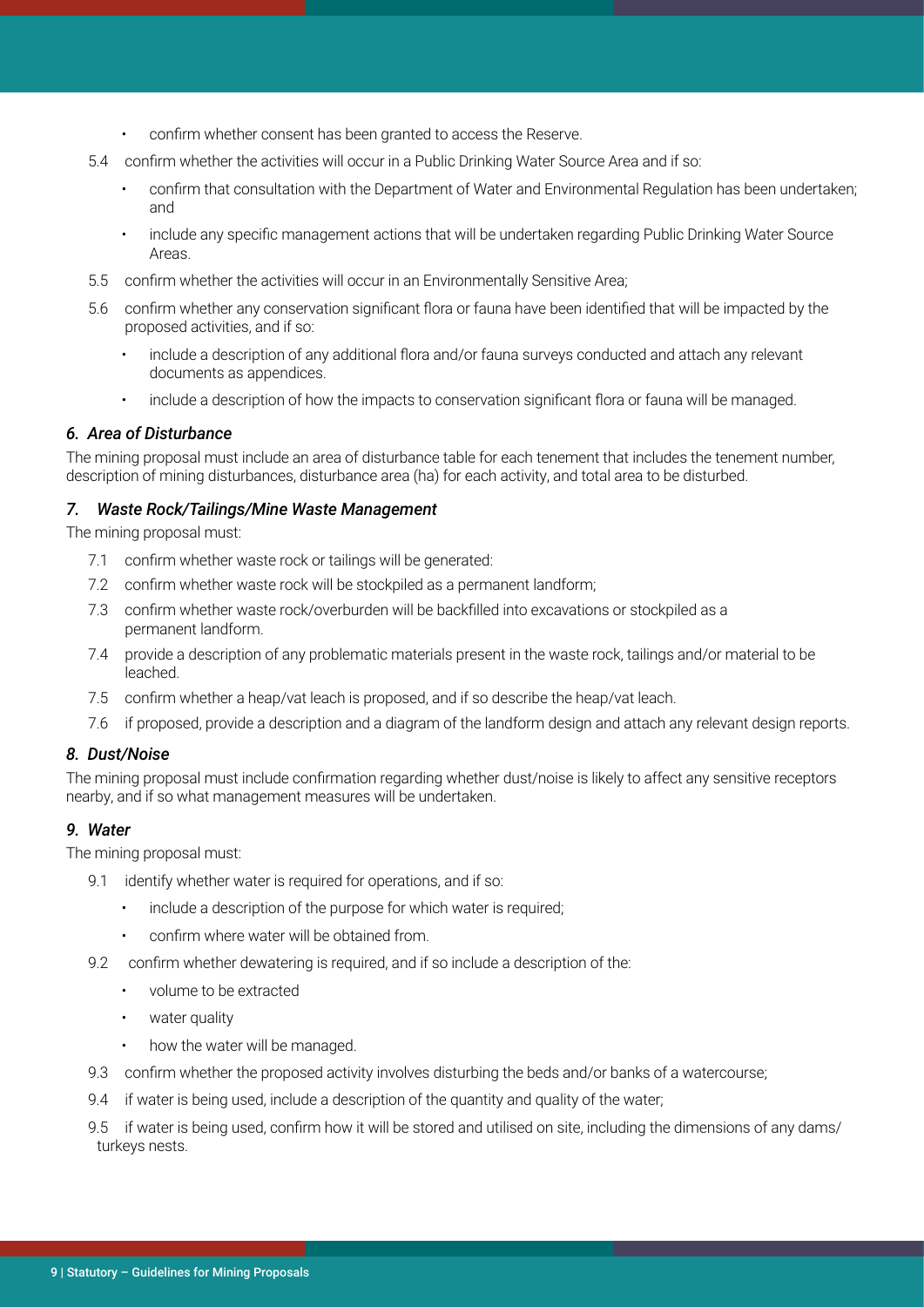#### *10. Land Use and Stakeholder Engagement*

The mining proposal must:

- 10.1 include a description of the underlying and/or pre-existing land uses of the area.
- 10.2 if the activities are on a pastoral lease, confirm that the pastoralist has been notified.
- 10.3 for stakeholders that will be affected by the proposed operation, list those stakeholders and any engagement undertaken to date including any issues raised.
- 10.4 confirm that an enquiry/search of the Department of Planning, Lands and Heritage (DPLH) Aboriginal Heritage Inquiry System has been completed.
- 10.5 identify any places or objects of heritage significance and confirm whether any impact to these places or objects is proposed.

#### *11. Environmental Management Commitments*

The mining proposal must include any objections to the environmental management tenement conditions that will be imposed; and if so any proposed alternative management commitments if the mining proposal is approved.

#### *12. Mine Closure Plan*

All mining proposals must include a mine closure plan.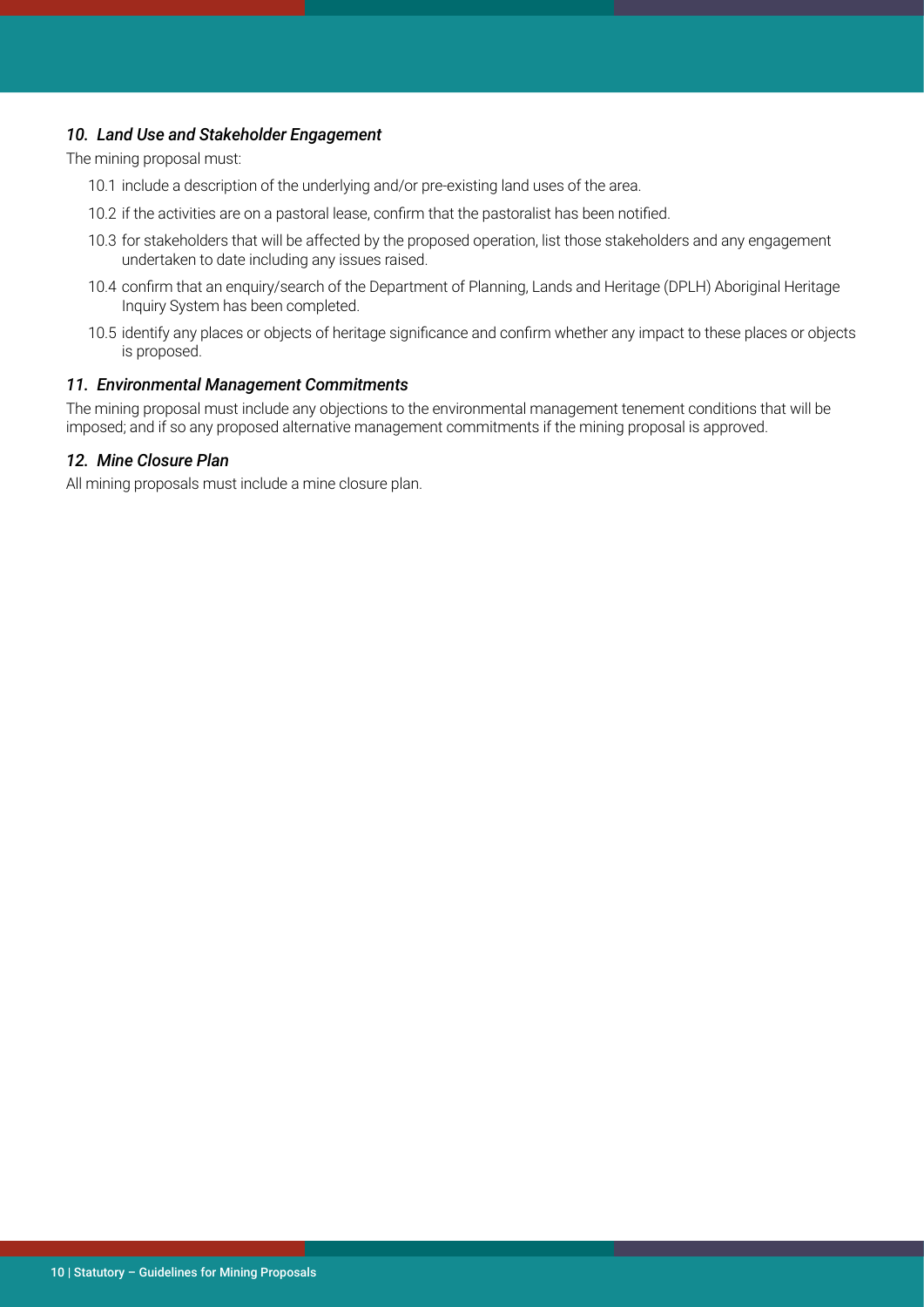# APPENDIX 1. ACTIVITY DETAILS

A table of activities must be provided for each tenement in the format below.

| <b>Tenement</b>                                                                      |                                   |                       |                                                            |                                                                             |
|--------------------------------------------------------------------------------------|-----------------------------------|-----------------------|------------------------------------------------------------|-----------------------------------------------------------------------------|
| <b>Activity Type</b>                                                                 | <b>Mine Activity</b><br>Reference | Proposed<br>area (Ha) | <b>Current Approved Area</b><br>(Ha) (if applicable)       | <b>Total Area (Ha)</b><br>(Proposed area +<br><b>Current Approved Area)</b> |
| <b>Key Mine Activities</b>                                                           |                                   |                       |                                                            |                                                                             |
| Dam - saline water or process liquor                                                 |                                   |                       |                                                            |                                                                             |
| Evaporation pond (not associated with<br>minerals-in-brine extraction)               |                                   |                       |                                                            |                                                                             |
| Heap or / vat leach facility                                                         |                                   |                       |                                                            |                                                                             |
| Low-grade ore stockpile (class 1)                                                    |                                   |                       |                                                            |                                                                             |
| Mining void (depth greater than 5m -<br>above groundwater)                           |                                   |                       |                                                            |                                                                             |
| Mining void (depth greater than 5m -<br>below ground water)                          |                                   |                       |                                                            |                                                                             |
| Plant site                                                                           |                                   |                       |                                                            |                                                                             |
| Run-of-mine pad                                                                      |                                   |                       |                                                            |                                                                             |
| Tailings or residue storage facility (class<br>1)                                    |                                   |                       |                                                            |                                                                             |
| Tailings or residue storage facility (class<br>2)                                    |                                   |                       |                                                            |                                                                             |
| Waste dump or overburden stockpile<br>(class 1)                                      |                                   |                       |                                                            |                                                                             |
| Waste dump or overburden stockpile<br>(class 2)                                      |                                   |                       |                                                            |                                                                             |
| Minerals-in-brine abstraction trench                                                 |                                   |                       |                                                            |                                                                             |
| Evaporation pond (off-playa) associated<br>with minerals-in- brine extraction        |                                   |                       |                                                            |                                                                             |
| Evaporation pond (on-playa) associated<br>with minerals-in-brine extraction          |                                   |                       |                                                            |                                                                             |
| Halite/salt stockpile (off-playa)<br>associated with minerals-in-brine<br>extraction |                                   |                       |                                                            |                                                                             |
| Halite/salt stockpile (on-playa)<br>associated with minerals-in-brine<br>extraction  |                                   |                       |                                                            |                                                                             |
| <b>Other Mine Activities</b>                                                         |                                   |                       |                                                            |                                                                             |
|                                                                                      |                                   |                       | Footprints not required for each other mine activity type. |                                                                             |
|                                                                                      |                                   |                       |                                                            |                                                                             |
|                                                                                      |                                   |                       |                                                            |                                                                             |
|                                                                                      |                                   |                       |                                                            |                                                                             |
|                                                                                      |                                   |                       |                                                            |                                                                             |
|                                                                                      |                                   |                       |                                                            |                                                                             |
| Other Mine Activity Area<br>(not including Key Mine Activities)                      |                                   |                       |                                                            |                                                                             |
| TOTAL TENEMENT ACTIVITY AREA                                                         |                                   |                       |                                                            |                                                                             |
| TOTAL MINE ACTIVITY AREA <sup>1</sup>                                                |                                   |                       |                                                            |                                                                             |

*1 Include total combined area of all activities on all tenements. This total may be within a larger disturbance envelope.*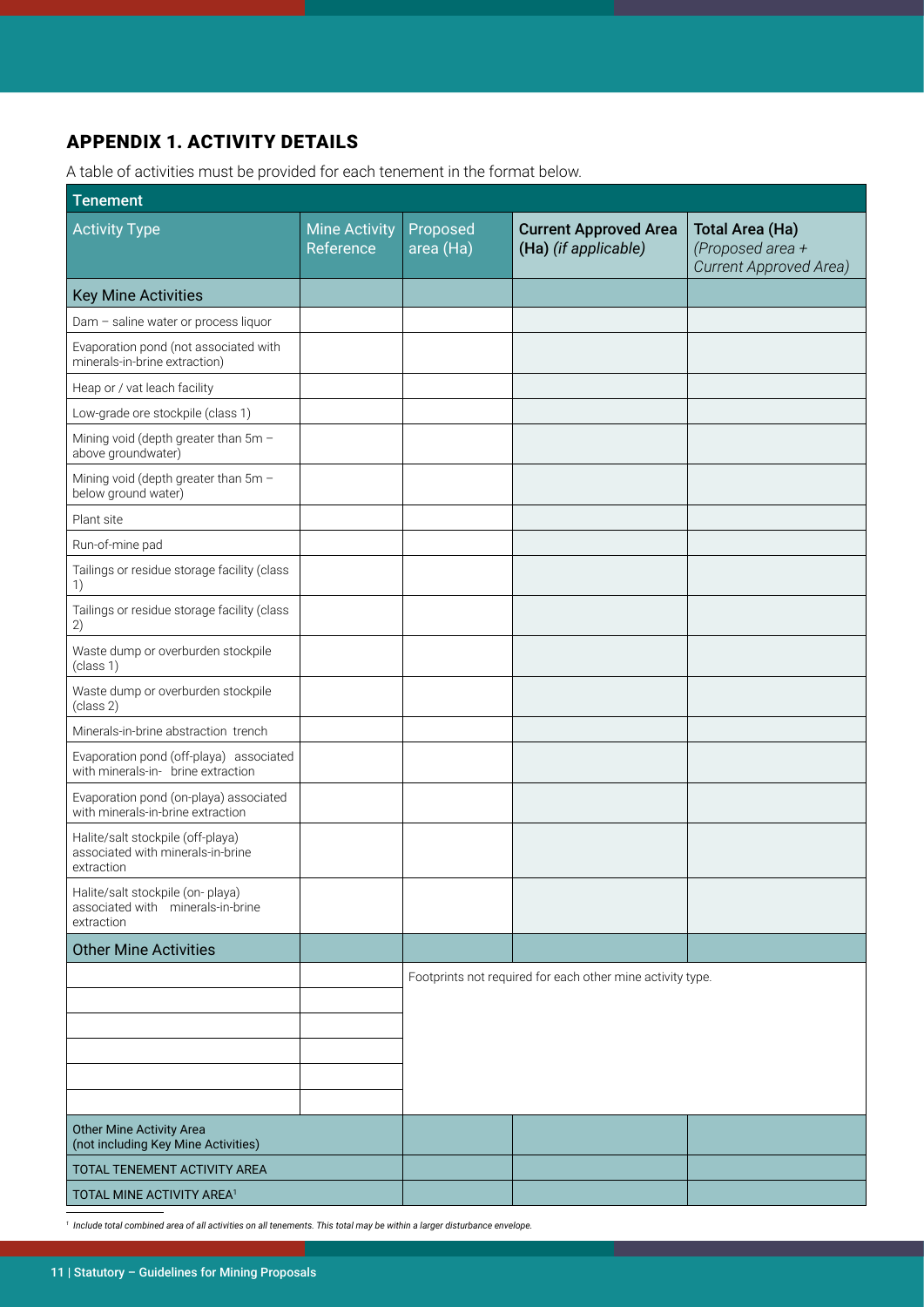# APPENDIX 2. KEY MINE ACTIVITIES

For each of the following Key Mine Activities, the mining proposal must include the details below in the form of the relevant table:

| <b>Activity Type</b>            | Tailings or residue storage facility<br>$\bullet$<br>Waste dump or overburden stockpile<br>$\bullet$<br>Evaporation pond (not associated with minerals-in-brine extraction)<br>$\bullet$<br>Dam - saline water or process liquor<br>$\bullet$<br>Low-Grade Ore Stockpile (class 1)<br>$\bullet$<br>Run-of-mine pad<br>$\bullet$<br>Evaporation pond (off-playa) associated with minerals-in-brine extr action<br>$\bullet$<br>Evaporation pond (on-playa) associated with minerals-in-brine extraction<br>$\bullet$<br>Halite/salt stockpile (off-playa) associated with minerals-in-brine extraction<br>$\bullet$<br>Halite/salt stockpile (on-playa) associated with minerals-in-brine extraction<br>$\bullet$ |                      |         |  |
|---------------------------------|------------------------------------------------------------------------------------------------------------------------------------------------------------------------------------------------------------------------------------------------------------------------------------------------------------------------------------------------------------------------------------------------------------------------------------------------------------------------------------------------------------------------------------------------------------------------------------------------------------------------------------------------------------------------------------------------------------------|----------------------|---------|--|
| <b>Mine Activity Reference</b>  |                                                                                                                                                                                                                                                                                                                                                                                                                                                                                                                                                                                                                                                                                                                  |                      |         |  |
| Total Area (ha)                 |                                                                                                                                                                                                                                                                                                                                                                                                                                                                                                                                                                                                                                                                                                                  |                      |         |  |
| Area per tenement (ha)          |                                                                                                                                                                                                                                                                                                                                                                                                                                                                                                                                                                                                                                                                                                                  |                      |         |  |
| <b>Design Description</b>       |                                                                                                                                                                                                                                                                                                                                                                                                                                                                                                                                                                                                                                                                                                                  |                      |         |  |
| <b>Material Characteristics</b> | Fibrous minerals                                                                                                                                                                                                                                                                                                                                                                                                                                                                                                                                                                                                                                                                                                 | Yes<br>No            | Details |  |
|                                 | Radioactive material                                                                                                                                                                                                                                                                                                                                                                                                                                                                                                                                                                                                                                                                                             | Yes<br>No            | Details |  |
|                                 | Materials capable of generating acid and/<br>or metalliferous drainage, including neutral<br>drainage and saline drainage.                                                                                                                                                                                                                                                                                                                                                                                                                                                                                                                                                                                       | Yes<br>No            | Details |  |
|                                 | Dispersive and/or erosive material that is<br>capable of compromising the structure and<br>stability of the activity.                                                                                                                                                                                                                                                                                                                                                                                                                                                                                                                                                                                            | Yes<br>No            | Details |  |
|                                 | For a mining void, the mining proposal must include the details below and be in the form of the below table:                                                                                                                                                                                                                                                                                                                                                                                                                                                                                                                                                                                                     |                      |         |  |
| <b>Activity Type</b>            | Mining Void (depth greater than $5m -$ above groundwater)<br>$\bullet$                                                                                                                                                                                                                                                                                                                                                                                                                                                                                                                                                                                                                                           |                      |         |  |
|                                 | Mining Void (depth greater than 5m - below groundwater)<br>$\bullet$                                                                                                                                                                                                                                                                                                                                                                                                                                                                                                                                                                                                                                             |                      |         |  |
|                                 | Minerals-in-brine abstraction trench                                                                                                                                                                                                                                                                                                                                                                                                                                                                                                                                                                                                                                                                             |                      |         |  |
| <b>Mine Activity Reference</b>  |                                                                                                                                                                                                                                                                                                                                                                                                                                                                                                                                                                                                                                                                                                                  |                      |         |  |
| Area                            |                                                                                                                                                                                                                                                                                                                                                                                                                                                                                                                                                                                                                                                                                                                  |                      |         |  |
| Area per tenement               |                                                                                                                                                                                                                                                                                                                                                                                                                                                                                                                                                                                                                                                                                                                  |                      |         |  |
| <b>Design Description</b>       |                                                                                                                                                                                                                                                                                                                                                                                                                                                                                                                                                                                                                                                                                                                  |                      |         |  |
| <b>Material Characteristics</b> | Fibrous minerals                                                                                                                                                                                                                                                                                                                                                                                                                                                                                                                                                                                                                                                                                                 | Yes<br>No            | Details |  |
|                                 | Radioactive material                                                                                                                                                                                                                                                                                                                                                                                                                                                                                                                                                                                                                                                                                             | Yes<br>No            | Details |  |
|                                 | Materials capable of generating acid and<br>metalliferous drainage, including neutral<br>drainage and saline drainage                                                                                                                                                                                                                                                                                                                                                                                                                                                                                                                                                                                            | Yes<br>No            | Details |  |
|                                 | Dispersive and/or erosive material that is<br>capable of compromising the structure and<br>stability of the pit or underground workings                                                                                                                                                                                                                                                                                                                                                                                                                                                                                                                                                                          | Yes<br>No            | Details |  |
| <b>Backfill</b>                 | Will the mining void be backfilled?                                                                                                                                                                                                                                                                                                                                                                                                                                                                                                                                                                                                                                                                              | Yes<br>$\mathsf{No}$ | Details |  |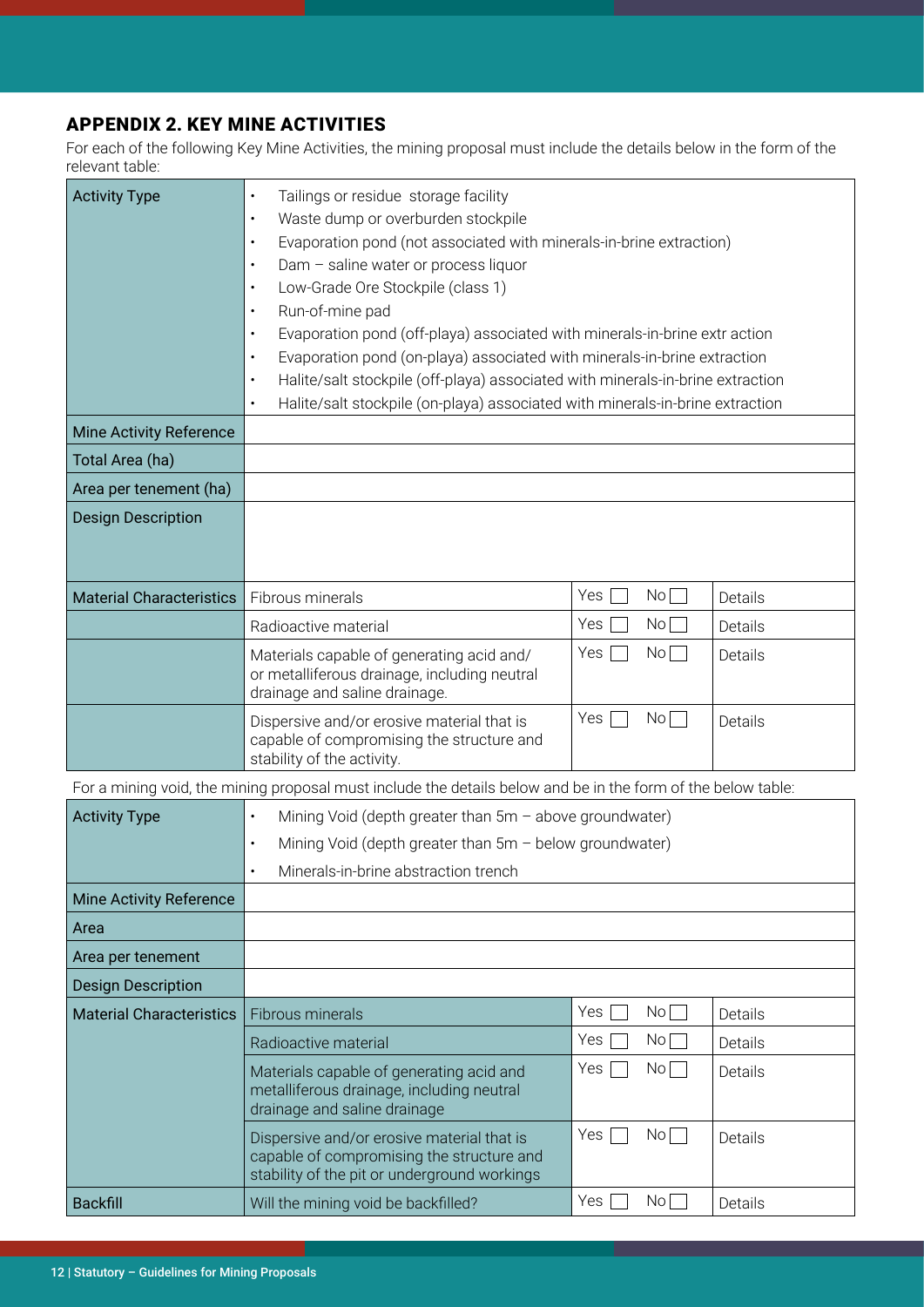For a heap/vat leach facility, the mining proposal must include the details below and be in the form of the below table:

| <b>Activity Type</b>                                                                                        | Heap/Vat Leach Facility                                                                                                     |                      |         |
|-------------------------------------------------------------------------------------------------------------|-----------------------------------------------------------------------------------------------------------------------------|----------------------|---------|
| <b>Mine Activity Reference</b>                                                                              |                                                                                                                             |                      |         |
| Total Area (ha)                                                                                             |                                                                                                                             |                      |         |
| Area per tenement (ha)                                                                                      |                                                                                                                             |                      |         |
| <b>Design Description</b>                                                                                   |                                                                                                                             |                      |         |
|                                                                                                             |                                                                                                                             |                      |         |
| <b>Process Chemicals</b><br>Used                                                                            |                                                                                                                             |                      |         |
| <b>Material Characteristics</b>                                                                             | Fibrous minerals                                                                                                            | <b>Yes</b><br>Nol    | Details |
|                                                                                                             | Radioactive material                                                                                                        | Yes<br>$\mathsf{No}$ | Details |
|                                                                                                             | Materials capable of generating acid and/<br>or metalliferous drainage, including neutral<br>drainage and saline drainage   | Yes<br>No            | Details |
|                                                                                                             | Dispersive and/or erosive material that is<br>capable of compromising the structure and<br>stability of the heap/vat leach. | Yes  <br>$No$        | Details |
| For a plant site, the mining proposal must include the details below and be in the form of the below table: |                                                                                                                             |                      |         |
| <b>Activity Type</b>                                                                                        | <b>Plant Site</b>                                                                                                           |                      |         |
| <b>Mine Activity Reference</b>                                                                              |                                                                                                                             |                      |         |
| Total Area (ha)                                                                                             |                                                                                                                             |                      |         |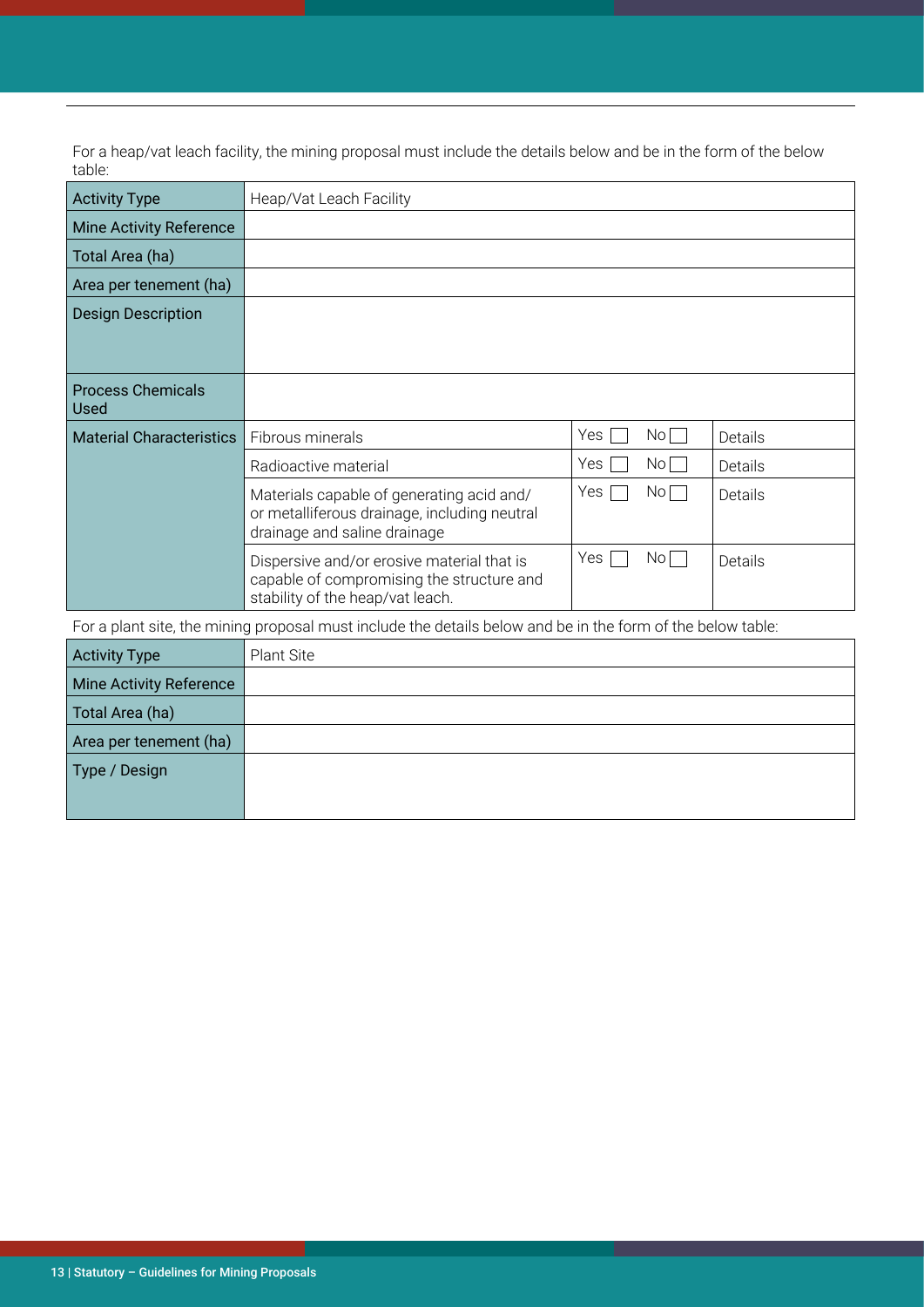#### APPENDIX 3

#### MINING PROPOSAL FOR SMALL MINING OPERATIONS

#### This is the pro forma for the submission of mining proposals under Part 2 of the *Statutory Guidelines for Mining Proposals.*

To be considered small mining operations for the purposes of these guidelines:

- 1. The activities **must not** be for the mining of uranium, mineral sands or rare earth elements; and
- 2. The activities **must** be limited to the following activities:
	- a. Scraping and detecting.
	- b. Dry blowing.
	- c. The following activities for a total footprint in the mining proposal of 10 hectares (ha) or less:
		- i. Mining excavations (pits, costeans, quarries, shafts, winzes, harvesting, dredging), leaching operations and tailing treatment operations.
		- ii. Any construction activities incidental or conducive to the activities including plant, tailings storage facilities and overburden dumps.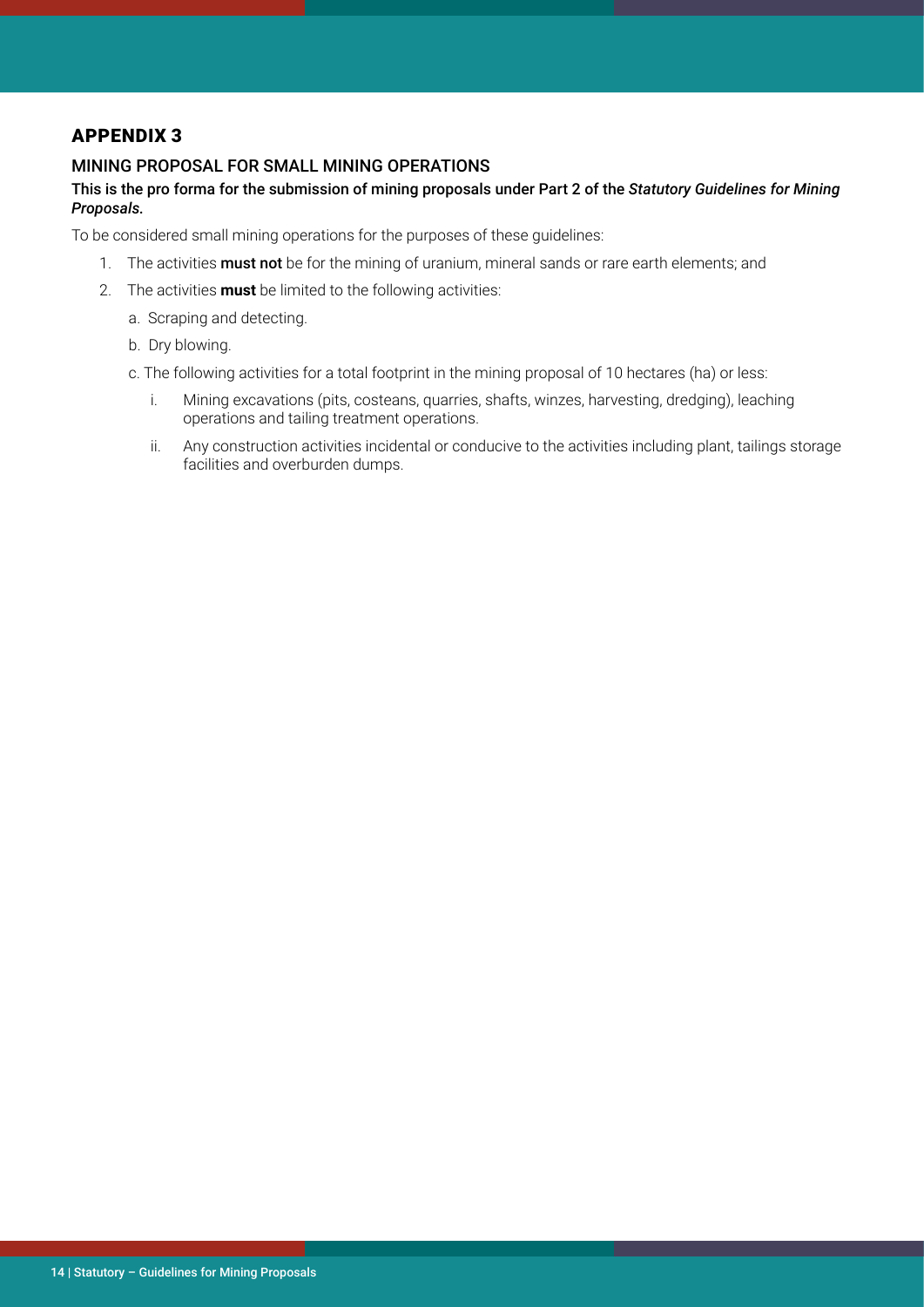# **Mining Proposal for Small Mining Operations**

| 1. COVER PAGE         |              |
|-----------------------|--------------|
| <b>Project Title:</b> | Tenement(s): |
| Operator(s):          |              |
| <b>Contact Name:</b>  |              |
| <b>Address:</b>       |              |
| <b>Phone:</b>         | Email:       |
| Date:                 |              |

| <b>2. TENEMENT HOLDER AUTHORISATION</b>                       |     |    |
|---------------------------------------------------------------|-----|----|
| Are you the registered tenement holder?                       | Yes | No |
| If No, attach written authorisation from the tenement holder. |     |    |

#### **3. SCOPE OF WORKS**

3.1 Describe the activities proposed:

| 3.2 Estimated commencement date:                                                             |         |          |     |
|----------------------------------------------------------------------------------------------|---------|----------|-----|
| 3.3 Estimated completion date:                                                               |         |          |     |
| 3.4 Mineral(s) to be mined:                                                                  |         |          |     |
| 3.5 Maximum number of excavations and length,<br>width and depth of excavations (in metres): |         |          |     |
| 3.6 Maximum tonnes of material mined and processed:                                          |         |          |     |
| 3.7 Will ore be processed on-site or off-site?                                               | On-site | Off-site | N/A |
| If off-site, where will processing occur?                                                    |         |          |     |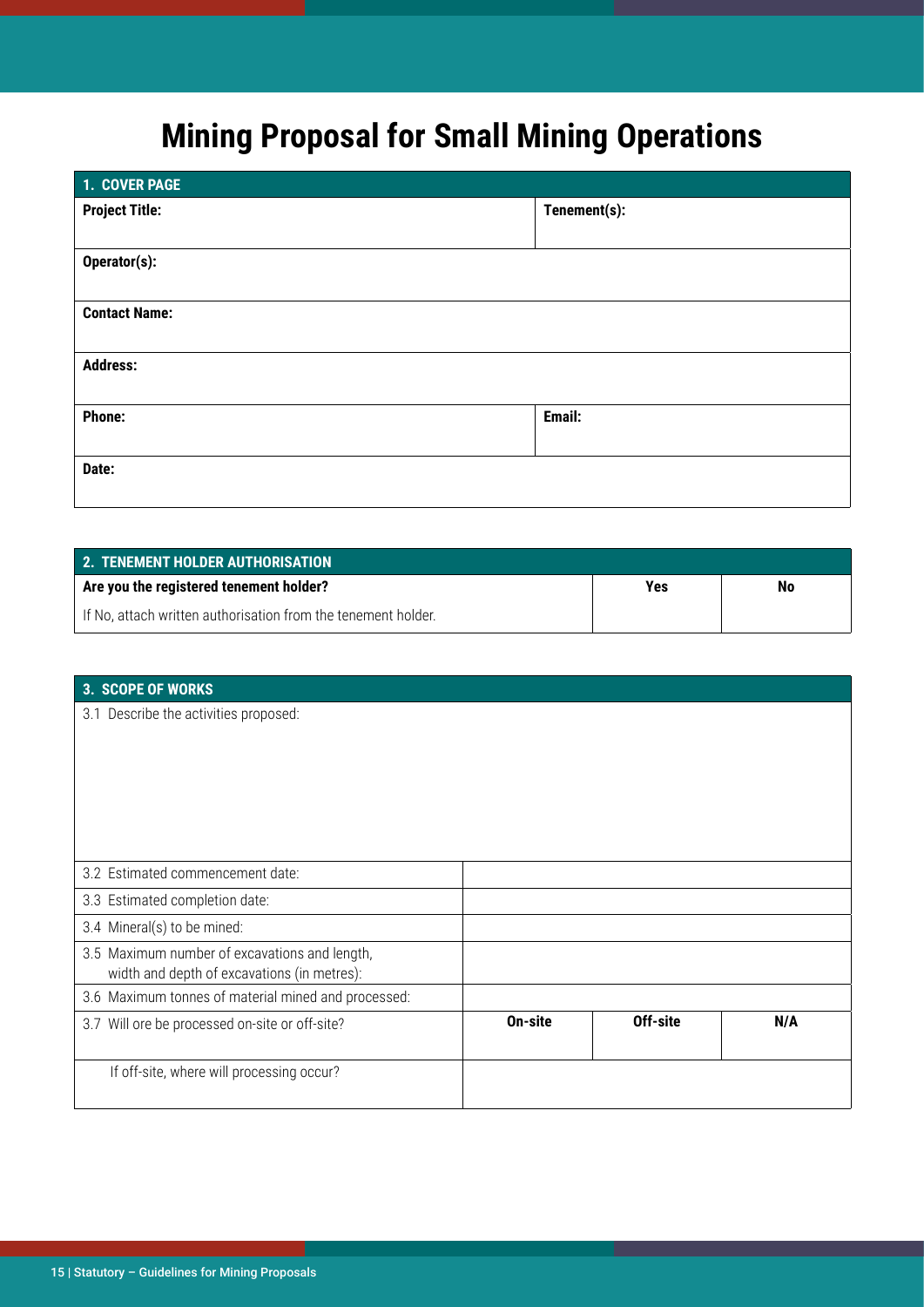| If on-site, please describe:                                                                                                                    |  |
|-------------------------------------------------------------------------------------------------------------------------------------------------|--|
| the type of processing (e.g. dry or wet gold plant,<br>$\bullet$<br>CIP plant, heap or vat leach, crushing and<br>screening <sup>1</sup> ); and |  |
| maximum total throughput or processing volume<br>$\bullet$<br>(in tonnes) for the life of the operation:                                        |  |
| 3.8 Will you be utilising chemicals, explosives, cyanide<br>or other dangerous goods? If yes, please describe:2                                 |  |
| 3.9 Description of other support facilities (e.g. camp).                                                                                        |  |

| 4. SITE LAYOUT PLAN                                        |     |
|------------------------------------------------------------|-----|
| A site plan(s) is attached that includes:                  | Yes |
| • The location of the operation.                           |     |
| • All proposed and existing site activities.               |     |
| • Tenement boundaries and labels.                          |     |
| • A north indication.                                      |     |
| • A key or labelling of all infrastructure and activities. |     |

| <b>EXISTING ENVIRONMENT</b><br>5.                                                                               |                      |     |           |
|-----------------------------------------------------------------------------------------------------------------|----------------------|-----|-----------|
| 5.1 Identify the environment in which the operation is located:                                                 |                      |     |           |
| Open Scrub                                                                                                      | Dense Scrub          |     |           |
| Low Scrub                                                                                                       | Tall Scrub           |     |           |
| Salt Bush/Blue Bush                                                                                             | Spinifex Country     |     |           |
| Salt Lake/Marsh                                                                                                 | Sand Dunes           |     |           |
| Woodland                                                                                                        | <b>Hilly Country</b> |     |           |
| Flat Country                                                                                                    | Creek-Lines          |     |           |
| <b>Breakaway Country</b>                                                                                        |                      |     |           |
| Other (specify):                                                                                                |                      |     |           |
|                                                                                                                 |                      |     |           |
|                                                                                                                 |                      |     |           |
|                                                                                                                 |                      |     |           |
| 5.2 Any previous workings (historical mines, shafts, open stopes, tailings dams,<br>dumps, old equipment etc.)? |                      | Yes | <b>No</b> |
| If yes above, describe the previous workings:                                                                   |                      |     |           |
|                                                                                                                 |                      |     |           |
|                                                                                                                 |                      |     |           |
|                                                                                                                 |                      |     |           |
|                                                                                                                 |                      |     |           |

<sup>1</sup>The Department of Water and Environmental Regulation (DWER) regulates emissions and discharges to the environment through a works approval and licensing process, under Part V of the<br>Environmental Protection Act 1986. Yo

<sup>2</sup>lf you will be using dangerous goods, you will need to comply with Dangerous Goods Safety and Storage legislation. Contact DMIRS Mines Safety for further information (www.dmp.wa.gov.au<br>Safety-contacts-8366.aspx). <sup>2</sup>lf you will be using dangerous goods, you will need to comply with Dangerous Goods Safety and Storage legislation. Contact DMIRS Mines Safety for further information (www.dmp.wa.gov.au/Utilities/<br>Safety-contacts-8366.as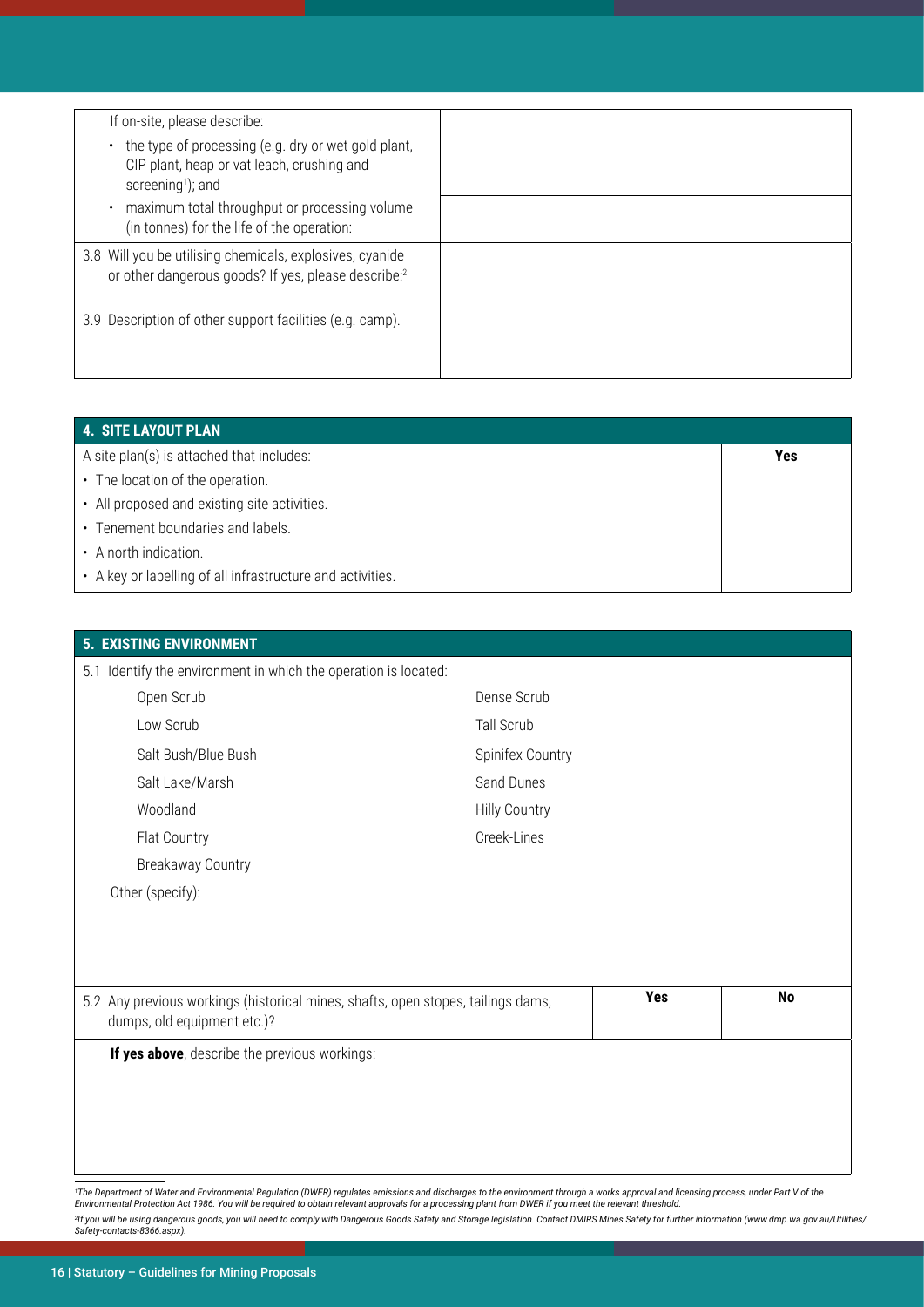| 5.3 Will the activities occur in Reserved Lands?                                                                                             | Yes | No        |
|----------------------------------------------------------------------------------------------------------------------------------------------|-----|-----------|
| If yes to 5.3, identify the Reserve (e.g. Timber Reserve, Nature Reserve):                                                                   |     |           |
|                                                                                                                                              |     |           |
|                                                                                                                                              |     |           |
| If yes to 5.3, have you received consent to mine within the Reserve?                                                                         | Yes | <b>No</b> |
| 5.4 Will the activities occur in a Public Drinking Water Source Area? <sup>3</sup>                                                           | Yes | <b>No</b> |
| If yes to 5.4, confirm that you have consulted with the Department of Water and<br>Environmental Regulation and attach relevant information. | Yes | <b>No</b> |
| If yes to 5.4, describe any specific management actions you will undertake to protect the Public Drinking Water Source Area                  |     |           |
|                                                                                                                                              |     |           |
|                                                                                                                                              |     |           |
|                                                                                                                                              |     |           |
|                                                                                                                                              |     |           |
| 5.5 Will the activities occur in an Environmentally Sensitive Area?4                                                                         | Yes | No        |
|                                                                                                                                              |     |           |
| 5.6 Have you identified any flora or fauna of conservation significance that will be<br>impacted by the proposed activities? <sup>5</sup>    | Yes |           |
|                                                                                                                                              |     | No        |
| If yes to 5.6, describe the distribution, locations and/or habitat and attach any relevant surveys as appendices.                            |     |           |
|                                                                                                                                              |     |           |
|                                                                                                                                              |     |           |
|                                                                                                                                              |     |           |
|                                                                                                                                              |     |           |
|                                                                                                                                              |     |           |
| If yes to 5.6, how will the impacts to conservation significant flora or fauna be managed?                                                   |     |           |
|                                                                                                                                              |     |           |
|                                                                                                                                              |     |           |
|                                                                                                                                              |     |           |

*3 Public Drinking Water Source Area as proclaimed under the Metropolitan Water Supply, Sewerage and Drainage Act 1909 or the Country Areas Water Supply Act 1947*

'Environmentally Sensitive Area as declared by the Minister for Environment under section 51B of the Environmental Protection Act 1986. These can be identified through the Departmer<br>Environmental Regulation's Clearing Perm 'Environmentally Sensitive Area as declared by the Minister for Environment under section 51B of the Environmental Protection Act 1986. These can be identified through the Department of Water and<br>Environmental Regulation's

FA flora and fauna desktop enquiry/search of the project tenements can be undertaken on the Department of Biodiversity, Conservation and Attractions (DBCA) NatureMap website (link: https<br>dpaw.wa.gov.au/). If the search ide <sup>s</sup>A flora and fauna desktop enquiry/search of the project tenements can be undertaken on the Department of Biodiversity, Conservation and Attractions (DBCA) NatureMap website (link: https://naturemap.<br>dpaw.wa.gov.au/). I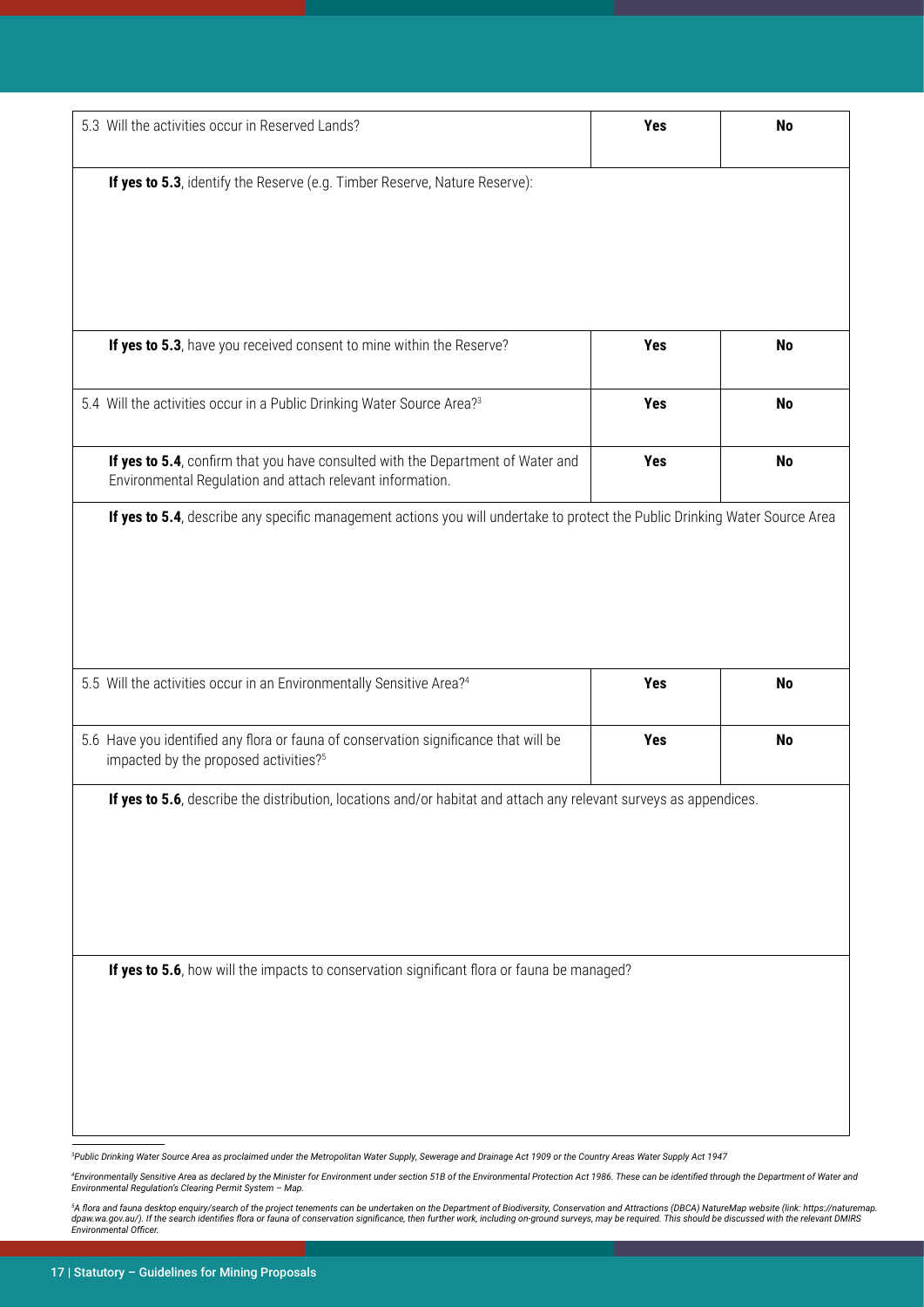| <b>6. AREA OF DISTURBANCE</b>                                                                                          |  |             |  |
|------------------------------------------------------------------------------------------------------------------------|--|-------------|--|
| List the maximum area of disturbance (ha)                                                                              |  | Tenement(s) |  |
| <b>Activity/Disturbance Type</b><br>(e.g. Dryblowing, Scraping/Detecting, Pit, Plant,<br>Waste Dump, Camp, Road, etc.) |  |             |  |
|                                                                                                                        |  |             |  |
|                                                                                                                        |  |             |  |
|                                                                                                                        |  |             |  |
|                                                                                                                        |  |             |  |
|                                                                                                                        |  |             |  |
|                                                                                                                        |  |             |  |
|                                                                                                                        |  |             |  |
| <b>TOTAL (ha)</b>                                                                                                      |  |             |  |

| 7. WASTE ROCK/TAILINGS/MINE WASTE MANAGEMENT                                                                                                                                                                                                                                 |            |           |
|------------------------------------------------------------------------------------------------------------------------------------------------------------------------------------------------------------------------------------------------------------------------------|------------|-----------|
|                                                                                                                                                                                                                                                                              | <b>Yes</b> | <b>No</b> |
| 7.1 Will any waste rock or tailings be generated as part of this proposal?                                                                                                                                                                                                   |            |           |
| 7.2 Are you proposing to stockpile waste rock as a permanent landform?                                                                                                                                                                                                       |            |           |
| 7.3 Will waste rock/overburden be backfilled into excavation/s?                                                                                                                                                                                                              |            |           |
| If no to all of the above please continue at Section 8.                                                                                                                                                                                                                      |            |           |
| If yes to any of the above, provide the following information and include any supporting documentation as attachments.                                                                                                                                                       |            |           |
| 7.4 Provide a description of any problematic materials present in the waste rock, tailings and/or material to be leached<br>(e.g. presence of potentially acid forming material, sodicity, salinity, dispersive potential).                                                  |            |           |
| 7.5 If a heap or vat leach is proposed, provide a description of the heap/vat leach facility (e.g. max. height, liner type, process<br>chemicals used, output).                                                                                                              |            |           |
| 7.6 Describe and provide a diagram of the dimensions and/or design of the waste rock landform(s), tailings storage facilities,<br>heap leach, vat leach and/or any other landform(s) to be constructed, including maximum height, and attach any relevant<br>design reports. |            |           |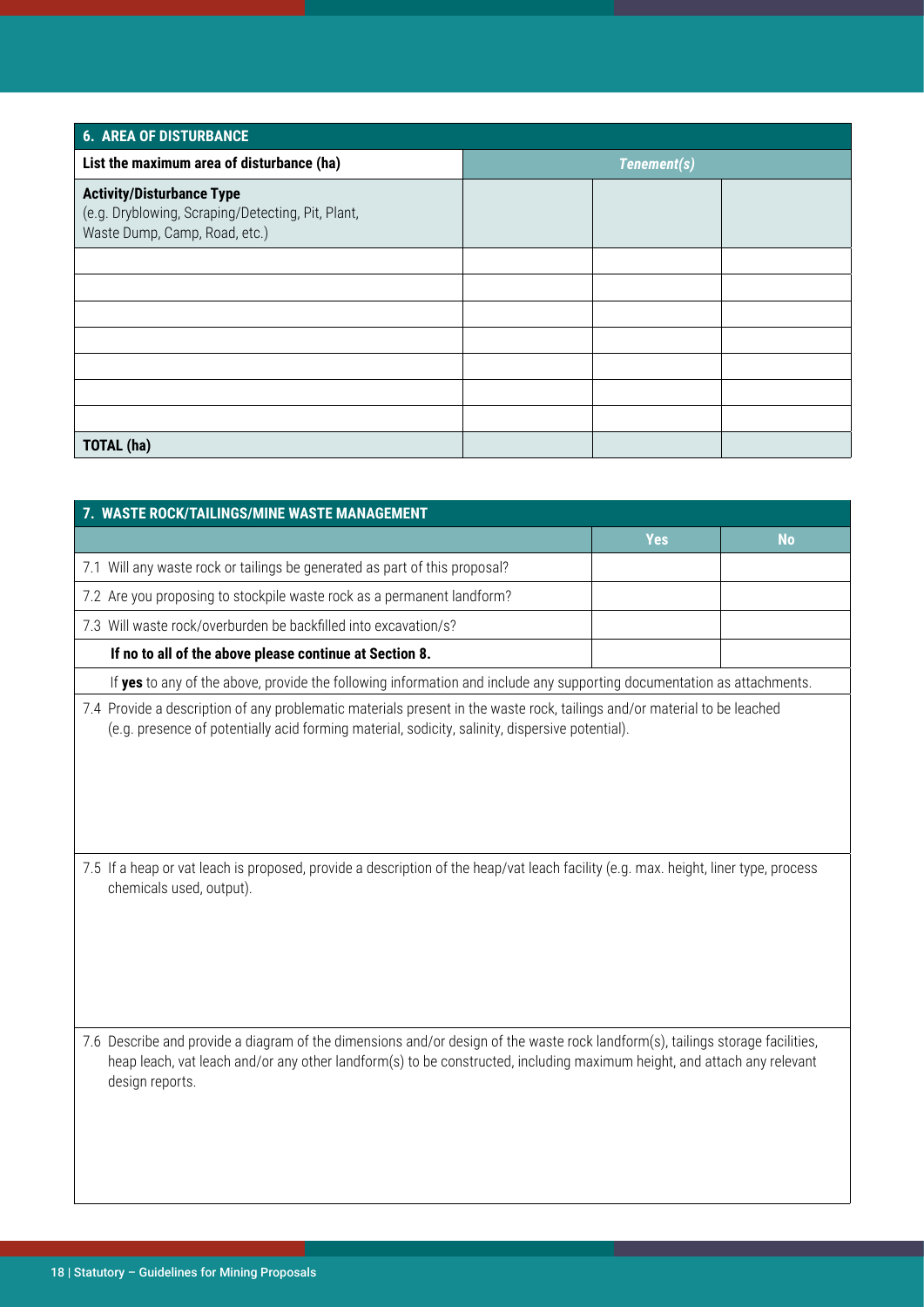| 8. DUST/NOISE                                                                                                                                                   |     |    |
|-----------------------------------------------------------------------------------------------------------------------------------------------------------------|-----|----|
| Is dust/noise likely to affect any sensitive receptors nearby (e.g. flora or fauna, places<br>of residence, public road, towns/communities, etc.)? <sup>6</sup> | Yes | No |
| If Yes to above, detail dust/noise management measures:                                                                                                         |     |    |

| 9. WATER                                                                                                                                     |     |           |
|----------------------------------------------------------------------------------------------------------------------------------------------|-----|-----------|
| 9.1 Is water extraction required to support the mining operation?<br>If No continue at question 9.2.                                         | Yes | <b>No</b> |
| If yes to 9.1, for what purpose is water extraction required (e.g. processing, dust suppression)?                                            |     |           |
| If yes to 9.1, where will water be extracted from (e.g. surface dams, groundwater bores, artesian wells, watercourses,<br>old shafts)?7      |     |           |
| 9.2 Is dewatering required? <sup>8</sup>                                                                                                     | Yes | <b>No</b> |
| If yes to 9.2, describe the:                                                                                                                 |     |           |
| Volume to be extracted:                                                                                                                      |     |           |
| Water quality:                                                                                                                               |     |           |
| How the water will be managed (e.g. stored, discharged):                                                                                     |     |           |
| 9.3 Does the proposed activity involve disturbing the beds and/or banks of a<br>watercourse?                                                 | Yes | <b>No</b> |
| 9.4 Describe the quality of the water (e.g. "fresh"/"brackish"/"saline"/"hypersaline") and quantity of water extracted<br>(kilolitres/year): |     |           |
| 9.5 Describe how the water will be stored and utilised on site. Provide the height and/or depth of any dams/turkeys nests:                   |     |           |

<sup>&</sup>lt;sup>6</sup>The operation will be required to comply with the requirements of the Environmental Protection (Noise) Regulations 1997.

<sup>&</sup>lt;sup>8</sup> If dewatering is required, this may also require approval and licensing from the Department of Water and Environmental Regulation (DWER). <sup>7</sup> The construction of bores/wells and the extraction of groundwater or surface waters may require approval and licensing from the Department of Water and Environmental Regulation (DWER).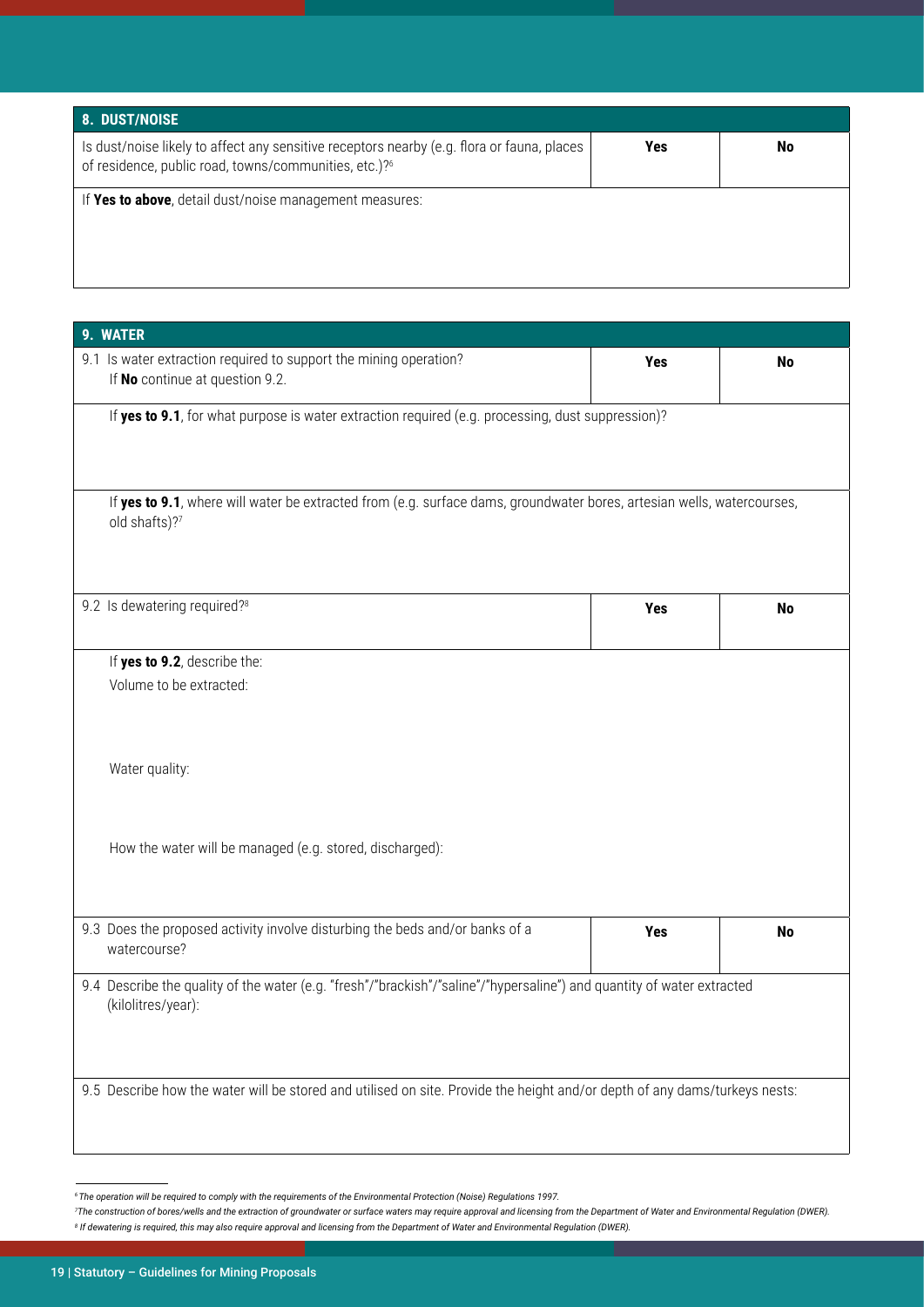| 10. LAND USE AND STAKEHOLDER ENGAGEMENT <sup>9</sup>                                                                                                                                                                                                                                                                                                          |            |     |
|---------------------------------------------------------------------------------------------------------------------------------------------------------------------------------------------------------------------------------------------------------------------------------------------------------------------------------------------------------------|------------|-----|
| 10.1 Describe the underlying and/or pre-existing land uses of the area:                                                                                                                                                                                                                                                                                       |            |     |
| 10.2 If the activities are on a pastoral lease, confirm that the pastoralist has been<br>notified.                                                                                                                                                                                                                                                            |            | Yes |
| 10.3 For stakeholders that will be affected by the proposed operation, list those stakeholders and any engagement undertaken to<br>date including any issues raised.                                                                                                                                                                                          |            |     |
| 10.4 Confirm that you have completed an enquiry/search of the Department of<br>Planning, Lands and Heritage (DPLH) Aboriginal Heritage Inquiry System<br>(link: https://maps.daa.wa.gov.au/AHIS/) for the area subject to this proposal.                                                                                                                      | <b>Yes</b> |     |
| 10.5 Does your proposal partly or wholly intersect the boundary of a Registered Site?<br>Should the proposed activities intersect with an Aboriginal heritage site, a copy<br>of written consent or clearance from DPLH regarding the potential impact of the<br>mining operation on the identified place or objects of heritage significance is<br>required. | Yes        | No  |

#### **11. ENVIRONMENTAL MANAGEMENT COMMITMENTS**

Please note, the following tenement conditions (where relevant) will be imposed under the *Mining Act 1978* if this mining proposal is approved. If you have any objections to any of these, please detail in section 11.1.

- Topsoil and vegetation to be removed ahead of mining operations and appropriately stockpiled for later respreading or immediately respread as rehabilitation progresses.
- All reasonable and practicable measures will be taken to prevent the spread of dieback and weeds.
- Lined storage dams will be fitted with appropriate fauna egress points to ensure that any fauna does not become entrapped.
- All rubbish and waste will be appropriately managed and disposed.
- All reasonable measures will be taken to ensure all hydrocarbons, environmentally hazardous chemicals, process water and other environmentally hazardous substances or waste are stored and managed in a manner to prevent discharges to the environment.
- All hydrocarbon spills or chemical spills will be contained and cleaned up within a timely manner.
- Clearing of large, mature trees will be avoided, where practicable.
- All activities to be undertaken so as to avoid or minimise damage, disturbance or contamination of waterways, including their beds and banks, and riparian and other water dependent vegetation.
- The development and operation of the project being carried out in such a manner so as to create the minimum practicable disturbance to the existing native vegetation and natural landform.
- The lessee taking all reasonable and practicable measures to prevent or minimise the generation of dust from mining operations.

For scrape and detecting and dry blowing operations:

• Scrape and detecting and dry blowing operations are to be progressively rehabilitated so that no more than two hectares will be open (meaning disturbed without rehabilitation works being completed) at any one time.

For tailings storage, heap leach and/or vat leach facilities:

- The lessee directing stormwater runoff away from areas adjacent to tailings storage, vat leach or heap leach facilities to minimise the potential for pollution or contamination of stormwater, or erosion of the facility.
- All vat leach or heap leach facilities being constructed with an appropriate liner to prevent the pollution or contamination of the natural ground, surface water or underground waters.
- All reasonable measures will be taken to construct tailings storage, vat leach or heap leach facilities in a manner to prevent discharges from the facility to the environment.

For river sand mining:

• No materials shall be extracted from below the bed load zone of the river.

a yard, garden, cultivated field, orchard, vineyard, plantation, airstrip, burial ground, land under crop, house, substantial occupied building; or within 400 metres of a water works, race, dam, bore. <sup>9</sup> Please note that under section 20 (5) of the Mining Act 1978 you must obtain written consent from the occupier of any Crown Land (e.g. pastoral lease holder) for any activities within 100 metres of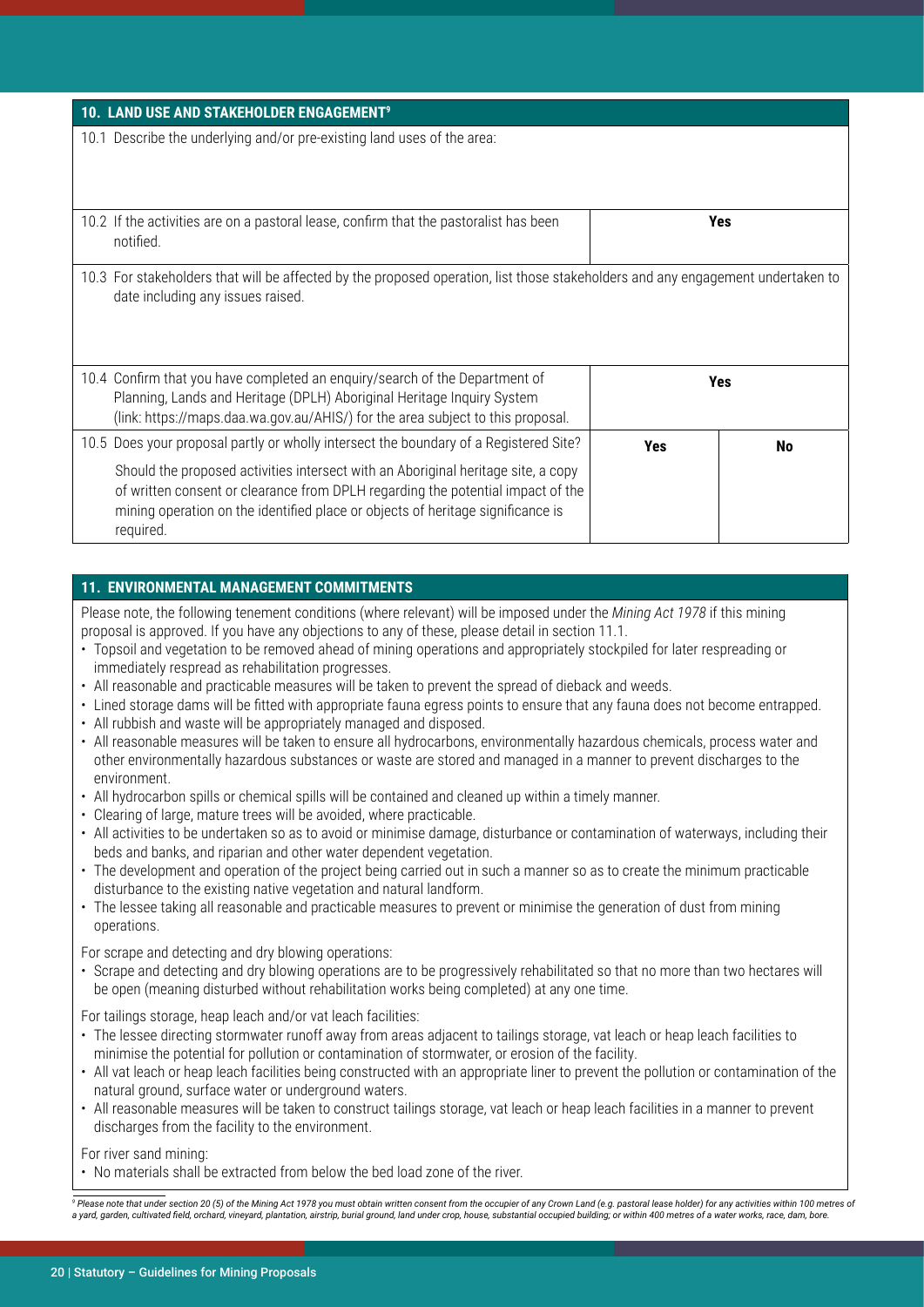11.1 Describe any modified or additional management commitments and/or methods of minimising disturbance that you will be implementing; or any objections you have to the above conditions: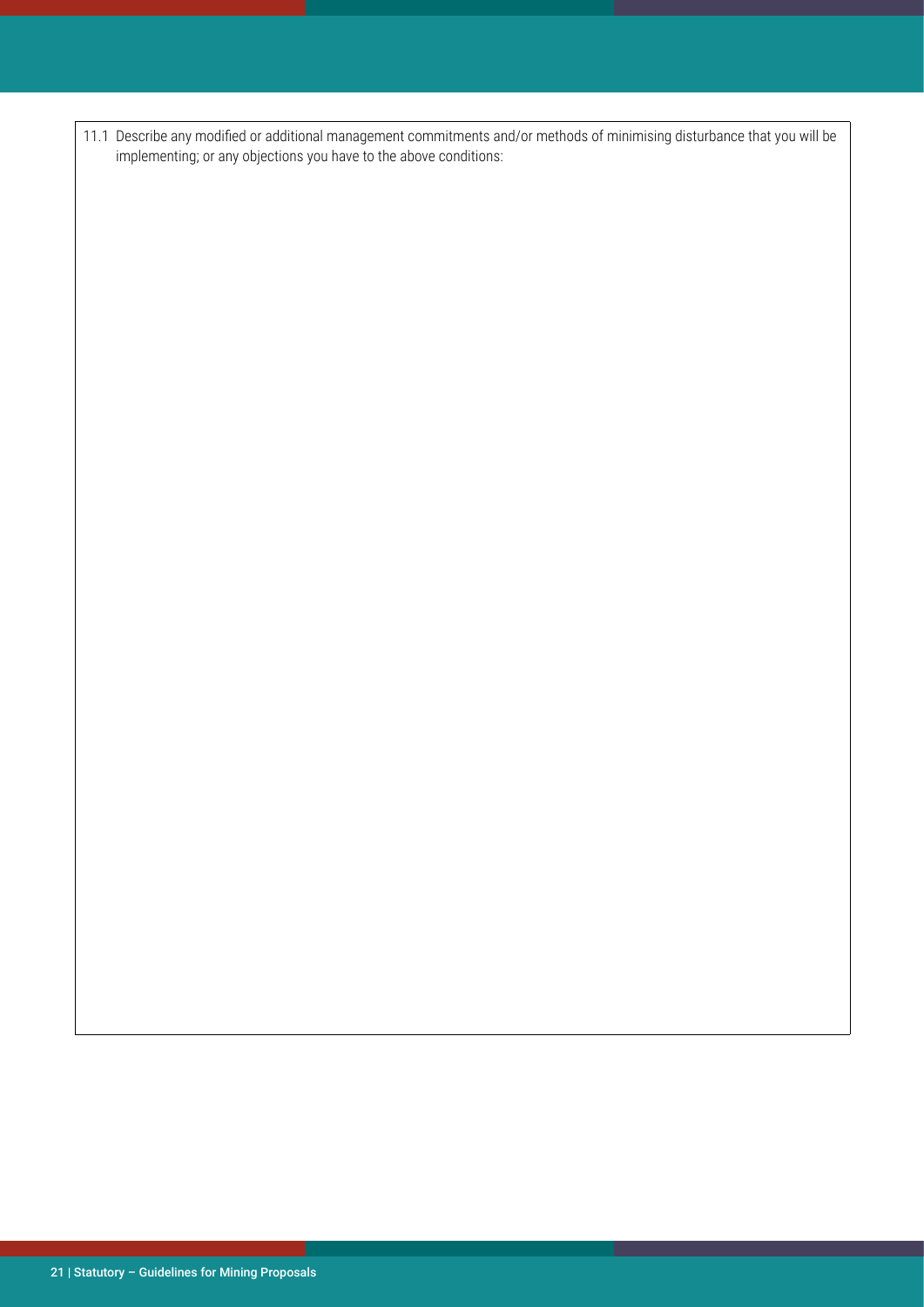# **GLOSSARY**

| Activity                                    | Elements of the organisations activities or products or services that can interact with<br>the environment. These include routine and non-routine activities.                                                                                                                                                                                                                                                                                                                                                                                                                                                                                                                                                                 |
|---------------------------------------------|-------------------------------------------------------------------------------------------------------------------------------------------------------------------------------------------------------------------------------------------------------------------------------------------------------------------------------------------------------------------------------------------------------------------------------------------------------------------------------------------------------------------------------------------------------------------------------------------------------------------------------------------------------------------------------------------------------------------------------|
| Authorised<br>company/person                | A company or person authorised by the tenement holder to submit a mining proposal<br>or mine closure plan to DMIRS.                                                                                                                                                                                                                                                                                                                                                                                                                                                                                                                                                                                                           |
| Design report                               | The design report is a detailed report that presents an analysis of the background<br>conditions and investigations undertaken when planning a tailings storage facility<br>(TSF). The design report is expected to evaluate:                                                                                                                                                                                                                                                                                                                                                                                                                                                                                                 |
|                                             | variations in the surface and sub-surface profile, and their impact on physical and<br>engineering properties                                                                                                                                                                                                                                                                                                                                                                                                                                                                                                                                                                                                                 |
|                                             | specified design and operational parameters, including relevant tolerances and<br>$\bullet$<br>their impact on the integrity and performance of the TSF                                                                                                                                                                                                                                                                                                                                                                                                                                                                                                                                                                       |
|                                             | monitoring and inspection requirements<br>$\bullet$                                                                                                                                                                                                                                                                                                                                                                                                                                                                                                                                                                                                                                                                           |
|                                             | the proposed closure approach to be adopted.                                                                                                                                                                                                                                                                                                                                                                                                                                                                                                                                                                                                                                                                                  |
|                                             | For further guidance on the information expected in a design report refer to the<br>DMIRS Guide to the preparation of a design report for tailings storage facilities (TSFs)<br>(2015).                                                                                                                                                                                                                                                                                                                                                                                                                                                                                                                                       |
| <b>Disturbed</b>                            | Area where vegetation has been cleared and/or topsoil or surface cover removed.                                                                                                                                                                                                                                                                                                                                                                                                                                                                                                                                                                                                                                               |
| <b>DMIRS</b><br>Environmental<br>Objectives | The related environmental objective for each environmental factor is the desired<br>goal that, if met, will indicate that the proposed activities are not expected to have a<br>significant impact on that factor of the environment. These objectives are identified in<br>the Environmental Objectives Policy for Mining (2020).                                                                                                                                                                                                                                                                                                                                                                                            |
| <b>EARS2 System</b>                         | EARS 2 is a DMIRS online system for submitting environmental compliance reporting.<br>EARS 2 allows online lodgement and tracking of Annual Environmental Reports (AER)<br>and Mining Rehabilitation Fund (MRF) reports.                                                                                                                                                                                                                                                                                                                                                                                                                                                                                                      |
| Environmental<br>Factor                     | A part of the environment that may be impacted by an activity. DMIRS Environmental<br>Factors are defined in the Department of Mines, Industry Regulation and Safety<br>Environmental Objectives Policy for Mining (2020).                                                                                                                                                                                                                                                                                                                                                                                                                                                                                                    |
| Environmental<br>Group Site (EGS)           | A grouping of individual tenements for the purposes of further distinguishing the<br>operations that make up a particular Project. Multiple Environmental Group Sites can<br>be created within one Project. Each Environmental Group Site will contain a separate<br>set of tenements that collectively will make up all the tenements for the Project.                                                                                                                                                                                                                                                                                                                                                                       |
| <b>Environmental Out-</b><br>come           | Environmental outcome is the acceptable level of impact that must not be exceeded,<br>or a level of protection/performance/result that must be achieved, for the mine site to<br>be considered compliant.                                                                                                                                                                                                                                                                                                                                                                                                                                                                                                                     |
| <b>Environmental Value</b>                  | A beneficial use and/or an ecosystem health condition.                                                                                                                                                                                                                                                                                                                                                                                                                                                                                                                                                                                                                                                                        |
| <b>GDA Coordinates</b>                      | Map coordinates as per the Geocentric Datum of Australia reference system.                                                                                                                                                                                                                                                                                                                                                                                                                                                                                                                                                                                                                                                    |
| Heap leach                                  | A facility used to extract minerals and/or other compounds from ore by placing the<br>ore on a liner and adding chemicals through drip systems.                                                                                                                                                                                                                                                                                                                                                                                                                                                                                                                                                                               |
| <b>Key Mine Activities</b>                  | Defined as the following activity types: a tailings or residue storage facility, waste<br>dump or overburden stockpile, evaporation pond (not associated with minerals-in-<br>brine extraction), dam - saline water or process liquor, mining void, low-grade ore<br>stockpile (class 1) or run-of-mine pad, heap or vat leach facility, plant site, evaporation<br>pond (off-playa) associated with minerals-in-brine extraction, evaporation pond<br>(on-playa) associated with minerals-in-brine extraction, halite/salt stockpile (off-<br>playa) associated with minerals-in-brine extraction, halite/salt stockpile (on-playa)<br>associated with minerals-in-brine extraction and minerals-in-brine abstraction trench |
| Likelihood                                  | Description of probability or frequency of an event occurring.                                                                                                                                                                                                                                                                                                                                                                                                                                                                                                                                                                                                                                                                |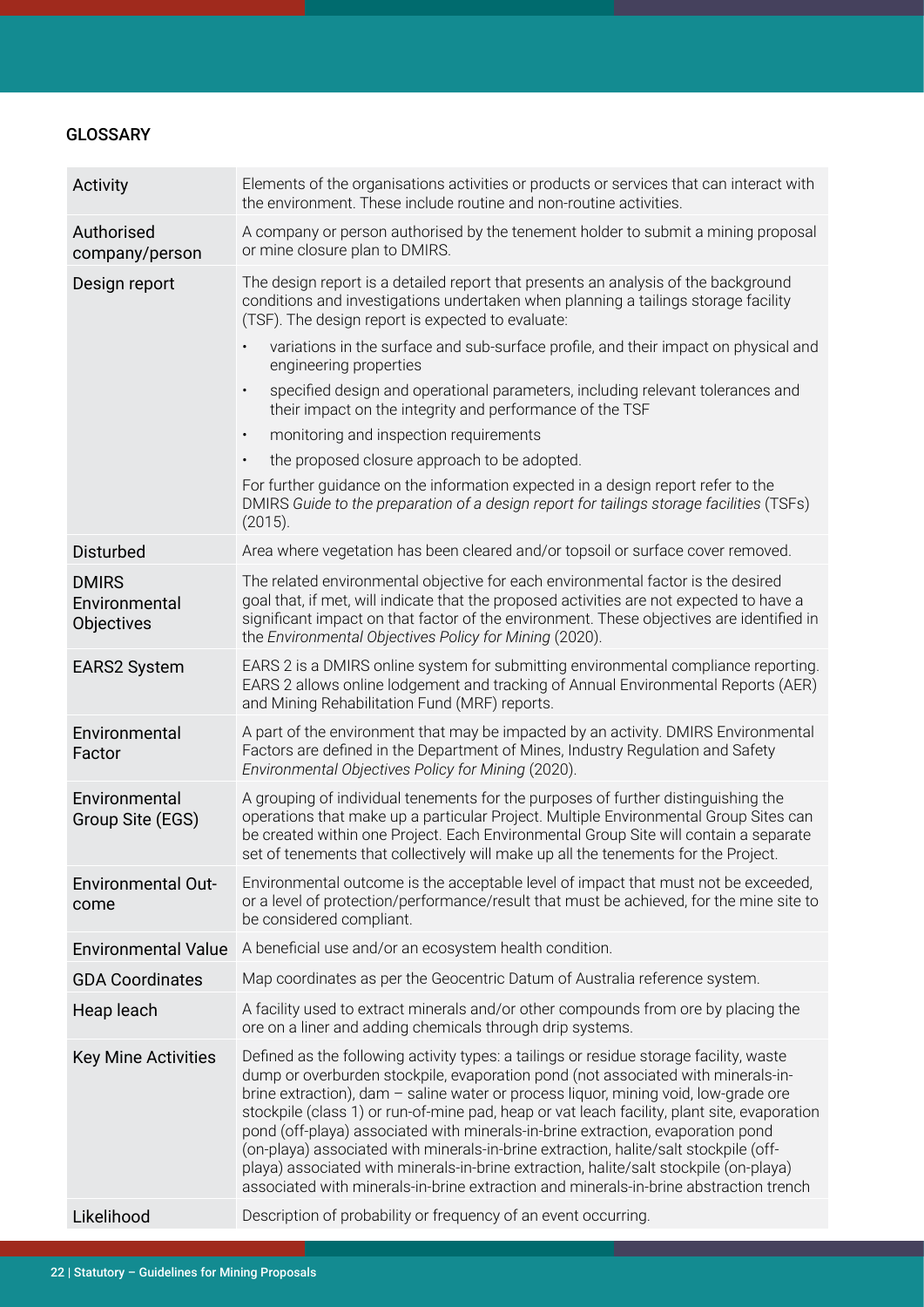| <b>Mining Proposal</b>              | A document in the form and content as required by the Statutory Guidelines for Mining<br>Proposals.                                                                                                                                                                                                                      |
|-------------------------------------|--------------------------------------------------------------------------------------------------------------------------------------------------------------------------------------------------------------------------------------------------------------------------------------------------------------------------|
| Mine Closure Plan                   | A document in the form and content as required by the Statutory Guidelines for Mine<br>Closure Plans.                                                                                                                                                                                                                    |
| <b>Mine Activity</b><br>Reference   | Name given to a particular activity at the mine for ease of identification, for example<br>"Western Waste Dump" or "Tailings Storage One".                                                                                                                                                                               |
| Phase of mining                     | These phases include yet to commence, construction, operation, care and<br>maintenance, active, rehabilitation and closure.                                                                                                                                                                                              |
| Project                             | The total integrated mining operations in which a number of sites contribute to the<br>overall operation to supply ore, processing facilities and disposal of waste products.                                                                                                                                            |
| Rehabilitation                      | The return of disturbed land to a safe, stable, non-polluting/ non-contaminating<br>landform in an ecologically sustainable manner that is productive and/or self-<br>sustaining consistent with the agreed post-mining land use.                                                                                        |
| <b>Residual Risk</b>                | Risk remaining after risk treatment.                                                                                                                                                                                                                                                                                     |
| Revision                            | A numerical identifier of a mining proposal or mine closure plan. If modification and<br>resubmission of an approved mining proposal or mine closure plan is required, the<br>revision number must be updated prior to resubmission (e.g. 4.0 updated to 5.0).                                                           |
| <b>Risk</b>                         | The chance of something happening that will have an impact on objectives. It is<br>measured in terms of consequences, and their likelihood of occurrence                                                                                                                                                                 |
| <b>Risk Assessment</b>              | Overall process for risk identification, risk analysis and risk evaluation                                                                                                                                                                                                                                               |
| <b>Risk Pathway</b>                 | The causal mechanism through which a hazard or risk would be realised or occur.                                                                                                                                                                                                                                          |
| <b>Risk Treatment</b>               | Process to modify risk.                                                                                                                                                                                                                                                                                                  |
| Shaft                               | A vertical or inclined opening of uniform and limited cross section made for finding or<br>mining ore                                                                                                                                                                                                                    |
| Stakeholder                         | A person or representatives of an organisation that can affect, be affected by, or<br>perceive themselves to be affected by, a decision or activity. A decision maker can be<br>a stakeholder.                                                                                                                           |
| Source of Risk                      | Element which alone or in combination has the potential to give rise to risk. Source of<br>potential harm, or situation with the potential to cause loss or adverse impact. These<br>should also include sources that may only have potential unplanned interactions with<br>the environment (i.e. accidents/incidents). |
| <b>Tailings Storage</b><br>Facility | An area used to store and consolidate tailings.                                                                                                                                                                                                                                                                          |
| Vat leach                           | A facility used to extract minerals and/or other compounds from ore by placing an ore<br>slurry within a tank/vessel along with chemicals and mixing/agitating the solution.                                                                                                                                             |
| Version                             | An identifier that reflects a change to a mining proposal or mine closure plan that<br>occurs during assessment. If DMIRS requests modification and resubmission<br>of a document during assessment, the version number must be updated prior to<br>resubmission (e.g. 4.0 updated to 4.1).                              |
| <b>Waste Landform</b>               | Areas associated with the storage of unprocessed waste material resulting from a<br>mining operation.                                                                                                                                                                                                                    |
| Winze                               | A steeply inclined shaft.                                                                                                                                                                                                                                                                                                |
|                                     |                                                                                                                                                                                                                                                                                                                          |